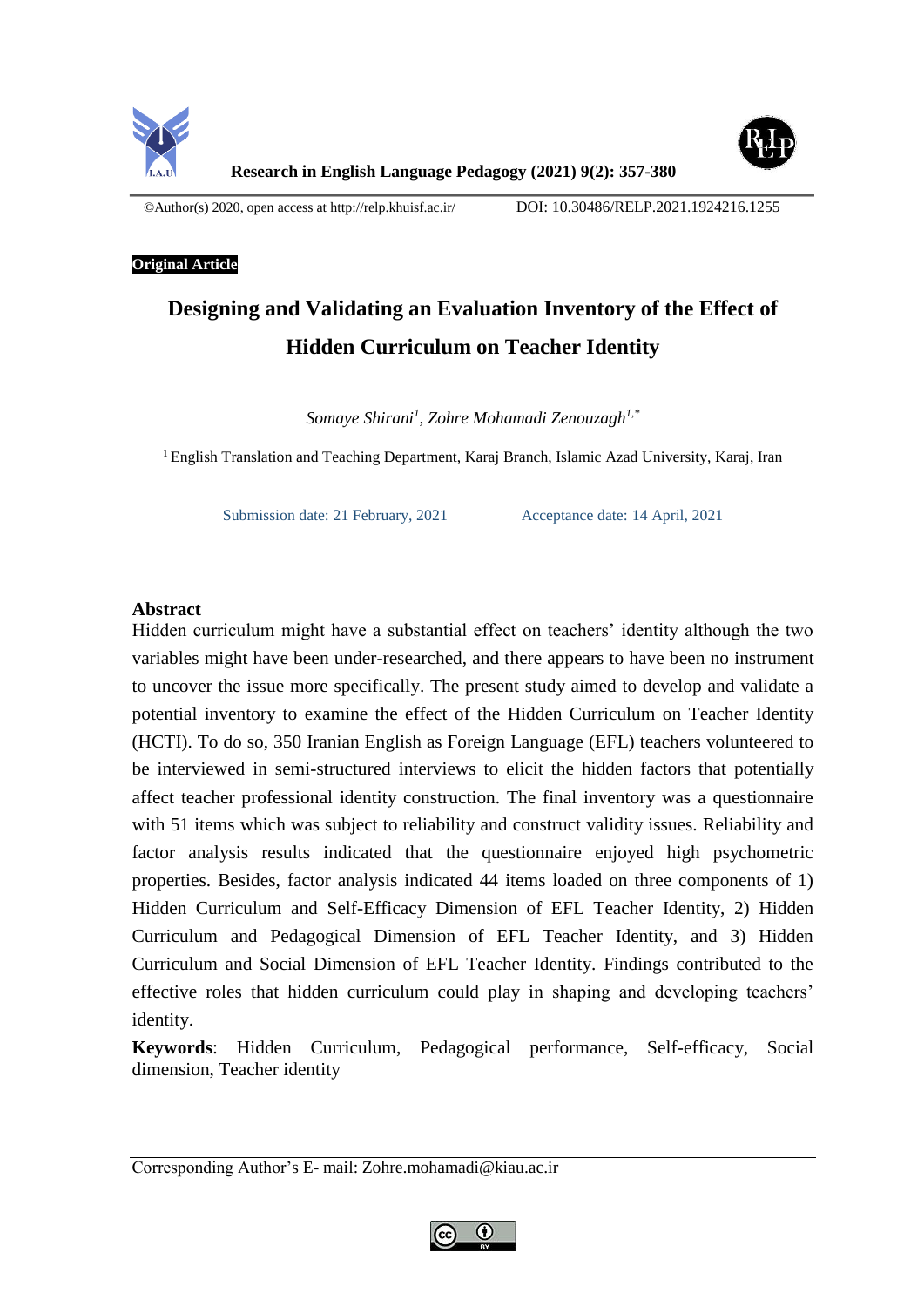#### **1. Introduction**

Teaching and practicing the English language cannot be neutral regarding the impact of cultural elements. In this regard, Cunningsworth (1995) stated that "If they have any subject content, course books will directly or indirectly communicate sets of social and cultural values which are inherent in their make-up" (p. 90). This is called a hidden curriculum that is included in any educational program. A hidden curriculum is related to the use of those attitudes and values, which are not intentionally maintained, but they influence both the content and image of the teaching practice and the whole curriculum (Jackson, 1968; Li, 2020; Margolis, 2001). A curriculum cannot be neutral since it should present a view of social order and suggest a value system, implicitly or explicitly (Dreeben, 1968; Salehiyan, 2010).

The emphasis on the rules and behaving in specific ways is usually reflected in the learning environment, in that particular forms of behavior signal student academic engagement to the teacher. This explicit prescription of what academic engagement looks like assumes that students' learning behaviors are greatly affected by the hidden curriculum they are explicitly or implicitly exposed to (Hale, 2001). This is the transmission of the hidden curriculum and certain students are engaged to the hidden curriculum, which, therefore, reinforces students' socio-cultural behavior, affecting their learning outcomes (Bray, Kobakhidze, Zhang, & Liu, 2018). It appears that hidden curriculum has much been concerned with the learners' performance, while teacher's practice teaching might also be affected by the hidden curriculum, which can affect the teacher identity as well.

Studying teacher identity is of significance due to the abundance of research studies carried out to identify the main components of teacher identity. Various equivalents have been emerged referring to teacher identity. For example, teachers' self-image (i.e., the teacher understands his role as the teacher) equals teacher identity (Friesen & Besley, 2013; Kao & Lin, 2015). Teacher identity can also be related to the motivation of having a job as/or becoming a teacher (Zhang, Hawk, Zhang, & Zhao, 2016). Teacher identity was also an indicator of their sense of commitment and dedication to their profession (Abu-Alruz & Khasawneh, 2013). Teachers' self-efficacy (i.e., teachers' belief in their capability to perform teaching activities) was also defined for teacher identity (Lamote & Engels, 2010). What the teacher considers to be good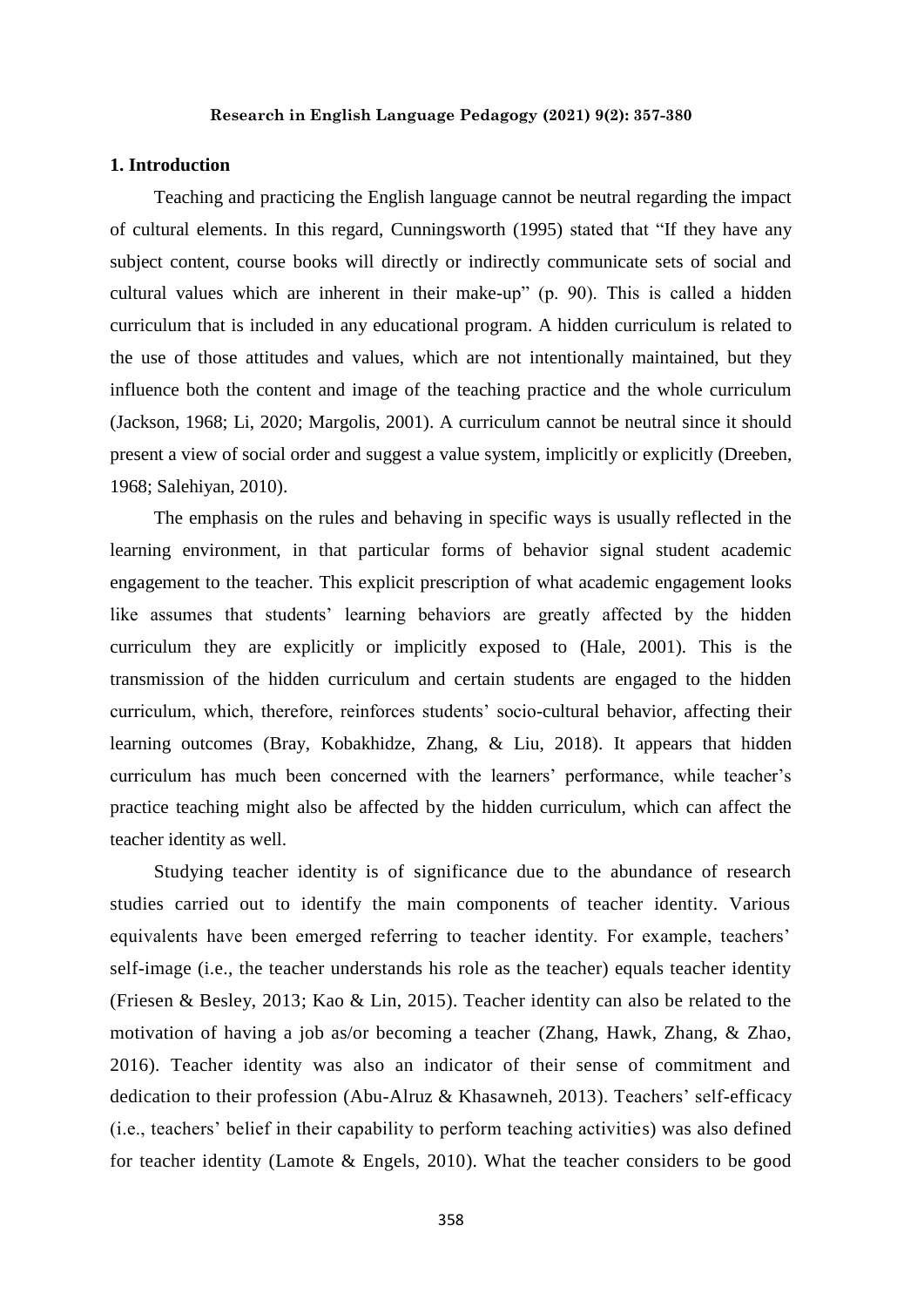teaching is his/her task-perception, which is equal to teachers' identity as well (Fletcher, Mandigo, & Kosnik, 2013; Kao & Lin, 2015). It is worth mentioning that in order to develop the categories of teacher identity, researchers mainly benefitted from questionnaires including Teachers' Professional Identity Questionnaire (Kao & Lin, 2015), Teachers' Professional Identity Scale (Zhang et al., 2016), and Professional Identity Questionnaire (Abu-Alruz & Khasawneh, 2013). However, the notion of the hidden curriculum in relation to teacher identity seems to be a taken-for-granted area of research, particularly in an EFL context. Researchers in Iran (Barzegar, Paryad, Jafroudi, Kazem Nezhad Leyli, & Ghanbari Khanghah, 2018; Sazegar, Ashraf, & Motallebzadeh, 2021; Taghvaei, Yazd, & Rahimi, 2014) have almost been trying to cover some dimensions of hidden curriculum by taking into account teachers and students' perceptions about hidden curriculum.

The significance of the hidden curriculum as a sociocultural element of teachers' practicum can be acknowledged as it explicitly and explicitly affects the teachers' performance and the learners' success. On the other hand, teachers' identity has also been covered in the literature by being equivalent to similar concepts, such as teachers' self-efficacy or commitment. Nevertheless, the two variables of the hidden curriculum and teacher identity, as mentioned in the paragraph above and to the best of the researchers' knowledge, apparently have not been investigated together on the same continuum in an EFL context. Therefore, determining the components of hidden curriculum effect on EFL teacher identity development by considering a large number of EFL teachers in the context of Iran seems to be demanding.

#### **2. Literature Review**

This section is initially concerned with the significance of researching the hidden curriculum and its significance in a pedagogical context. Then, the potential relationship between teachers' identity and hidden curriculum is taken into consideration. Finally, previous related researches regarding the existing scales on exploring components of hidden curriculum or teachers' identity are reported to find the possible gaps in the literature and find the rationale for the current study.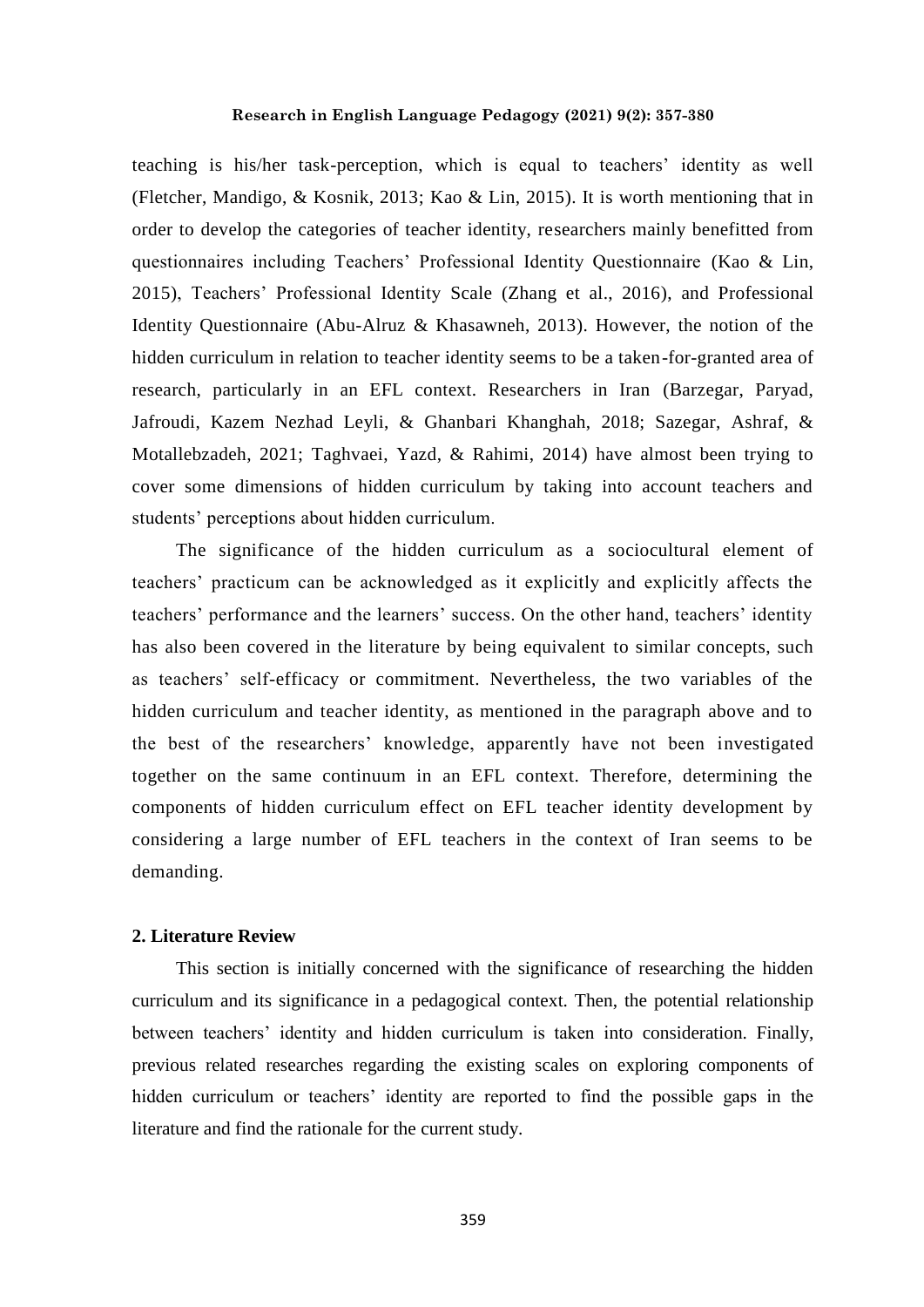## **2.1. Hidden Curriculum**

The hidden curriculum generally refers to student learning that takes place in school as a result of actions by school personnel, parents, students, and other community agents (Zhang & Luo, 2016). What is learned in the classroom is largely a function of the prevailing school conditions and classroom dynamics as well as such demographic factors as the social class, race, ethnicity, language, gender, and condition of disability of all school participants. Compared with the formal school curriculum, the hidden curriculum is not written, does not have explicit objectives, and varies considerably from one school setting to another. The hidden curriculum often referred to as the covert or the informal curriculum, is a most powerful influence in the classroom; it is estimated that up to 90 percent of what is learned is due to this influence (Li, 2020; Massialas, 1996).

Giroux and Penna (1979) define the hidden curriculum as the "unstated norms, values and beliefs that are transmitted to students through the underlying structure and meaning in the social relations of the school and classroom life" (p. 22). In schools having lower income, and racial and ethnic minority students, the hidden curriculum is transferred largely through the rule-oriented disciplinary plan. The emphasis is on the rules that tend to work to the detriment of students' personal and intellectual development in that a high rules emphasis tends to the excitement for learning (Hale, 1994). The disciplinary plan is reflected in behavior modification systems. Although some behavior modification techniques are helpful for teaching self-discipline, many schools with lower-income students use these techniques frequently and with great intensity (Van Tassell, 2005). This further facilitates disengagement from school, as the constant usage of these strategies serves to control students and 'make them fit' into a standard mode of behavior (Bear, 1998). Furthermore, when the opportunities for self-direction in the classroom are ignored, the students are more likely to academically disengage (Langhout, 2005), thus reinforcing the hidden curriculum.

## **2.2. Hidden Curriculum and Teacher Identity**

According to Ebrahimi, Afraz, and Samimi (2019), identity is an individual's selfdefinition that focuses on enduring characteristics of the self. Identity orientations refer to the relative importance that individuals place on various identity attributes or characteristics such as race, religion, culture, and language when constructing their self-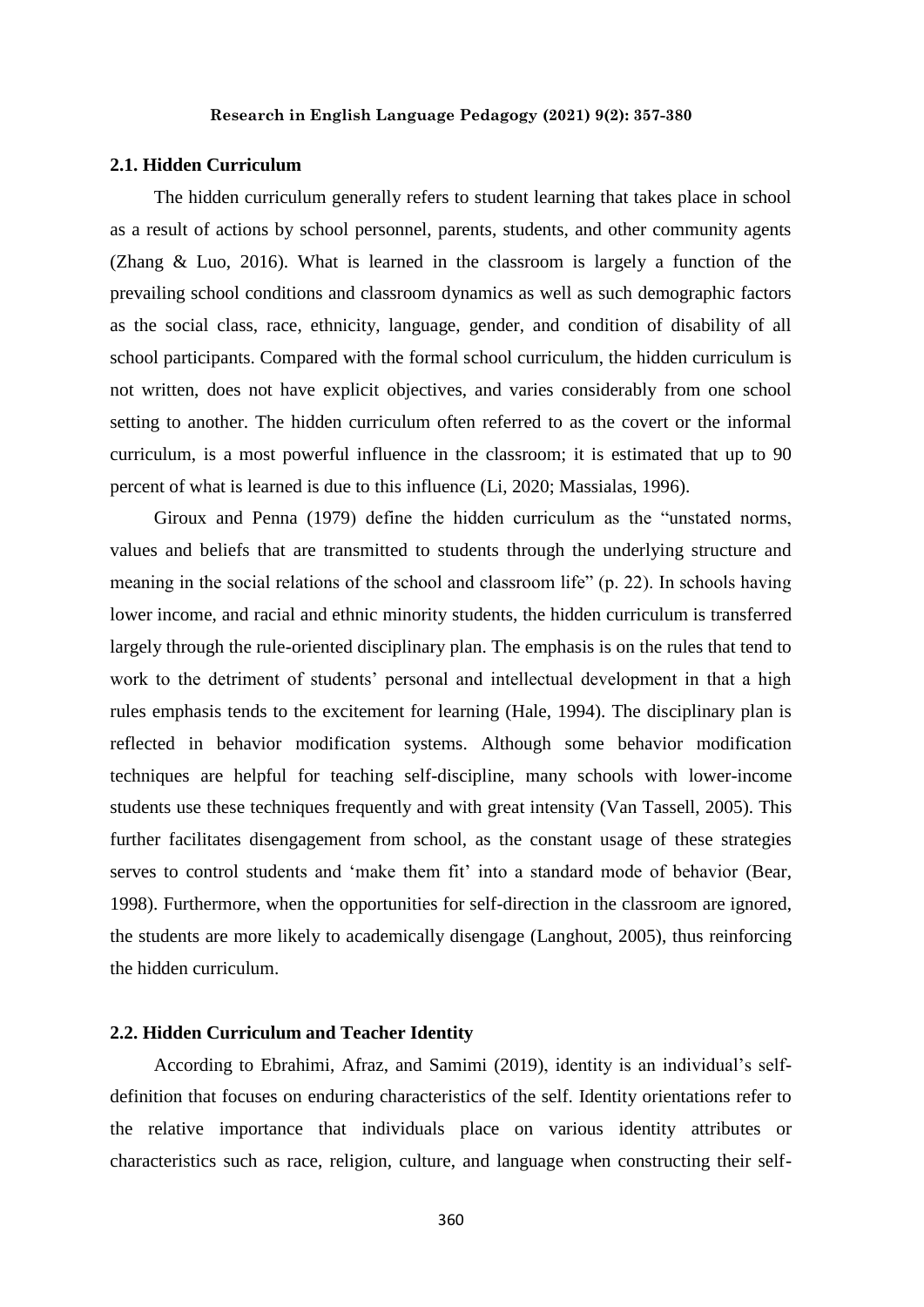definitions (Choi & Lee, 2007). Literature is replete with studies on identity and language. Ellis (2008) asserts that as for age, the research findings show that younger learners are considered to be more successful than older learners. This is, in part, due to the fact that their identity is less threatened by the norms and culture of L2. Within the context of a socio-structural model, perceptions based on students' sense of ethnic identity impact learning by the extent of the interactions in which students participate (Ellis, 2008). A poststructural model fails to clearly make a distinction between ethnic identity and other forms of identity as it considers identity as a concept that is multiple and dynamic.

Teachers' identity is considered an organizing factor in teachers' professional lives (Beauchamp & Thomas, 2009). It is also viewed as a resource used by teachers to explain, justify, and make sense of themselves concerning others, and to the world as well (MacLure, 1993). Applying invisible yet forceful power over their instruction practices teacher identity provides a framework which teachers can use to build their impression of their beings, practices, and perceptions of their teaching practice as well as their place in society (Sachs, 2005). It is also a basis for their decision-making and meaning-making processes (Bullough Jr, 2001).

## **2.3. Previous Related Studies**

Regarding the objectives of the study mainly concentrating on hidden curriculum and its impact on the aspects of teacher identity, main research studies in both foreign and second language contexts rarely focusing on English teachers and learners, either descriptive and literature-based or quantitative and qualitative designs, were taken into account to provide the rationale for the current study by maneuvering on the existing gaps regarding the development of the questionnaire that considers hidden curriculum effect on the teacher identity in an EFL context.

In their quantitative study, Taghvaei et al. (2014) investigated medical students' perceptions of the components of the hidden curriculum. The context of the study was Kashan University of Medical Sciences where 111 students were selected through random sampling. The hidden curriculum questionnaire developed by Karimi (2012) was used for data collection. Six components of teaching methodology, evaluation, teacher-student relationships, physical atmosphere, principles and rules, and critical thinking were the basic elements of the 36-item questionnaire. Quantitative analysis revealed that Medical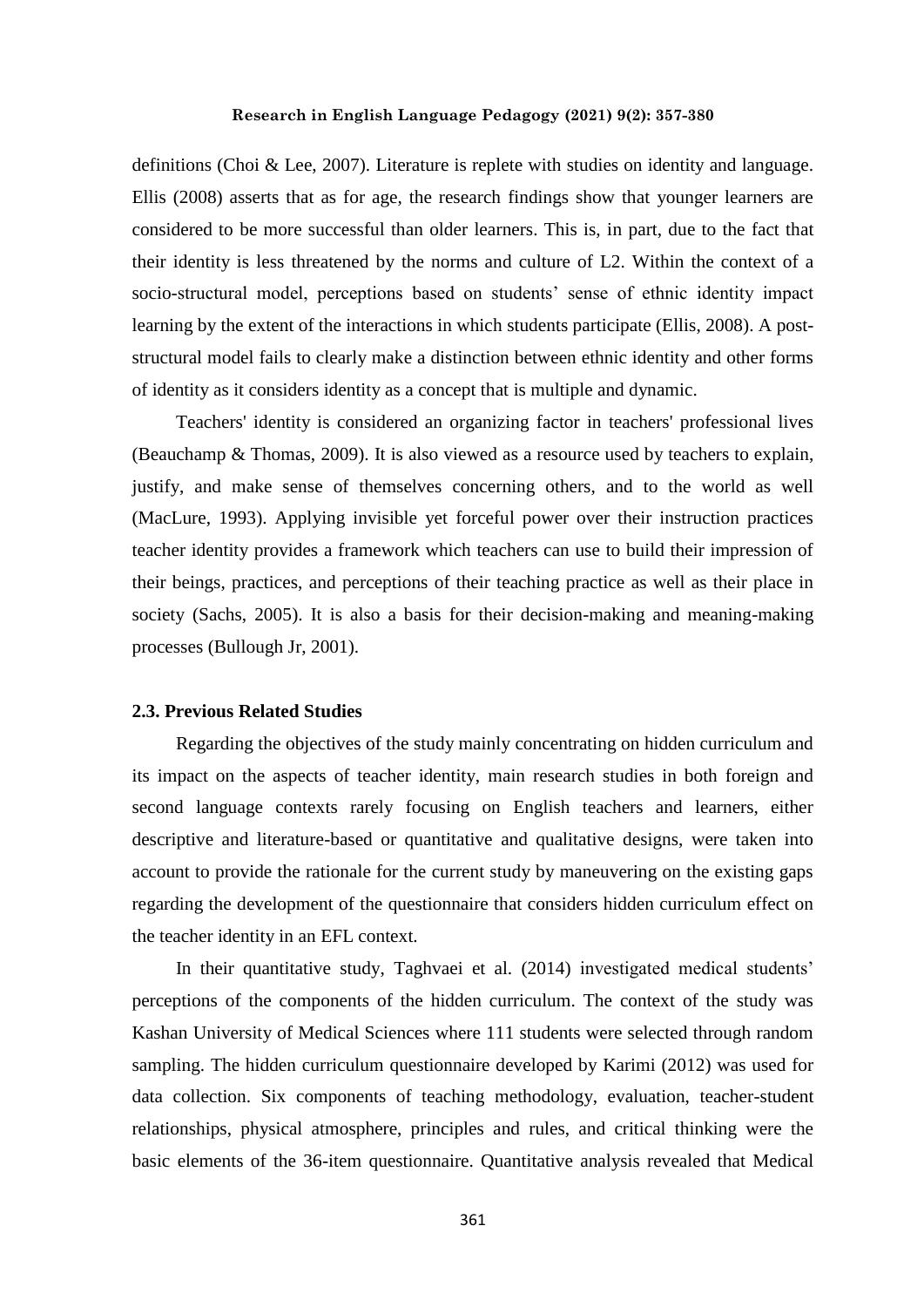students' perceptions lied heavily on teacher-student relationships. However, the component of the physical atmosphere was the least component perceived by the students. The extent to which an effective and intimate relationship is created in the classroom might affect the learning quality. The researchers insisted on the teachers' awareness of the hidden curriculum and how it should be developed in educational contexts to result in higher educational efficiencies.

By conducting qualitative research, Zhang & Luo (2016) examined how hidden curriculum might affect the social exclusion of Chinese migrant children from attendance to urban schools. The study was ethnographic focusing on four migrant children. It was found that "1) access to school, 2) in-class participation, and 3) peer interactions" constituted the main aspects of exclusion in migrant children's experiences (p. 1). Besides, the researchers discovered that academic performance, considering migrant children as outsiders by the local educators, and urban children's involvement (in contrast to less involvement of migrant children) in the curricular activities formed the hidden curriculum of the urban school setting in Beijing, which led migrant children to experience marginalization in the urban school system. The study informed policymakers to pay careful attention to the development of hidden curriculum as a practical construct in helping rural education to be more integrated into successfully playing role in the urban schooling system.

Bandini et al. (2017) examined the perception of the Medical School students and faculty members on the effect of hidden curriculum on their psychological, moral, and spiritual challenges while receiving the medical training. The results gathered from interview data revealed that the participants were, to some extent, aware of the effect the hidden curriculum might have on their development "in terms of the hierarchy of medicine, behavioral modeling, and the value placed on research versus clinical work" (p. 1). They believed in the socio-cultural values aligned to their profession, which can be developed through the hidden curriculum. They also acknowledged the importance of the hidden curriculum "in recognizing the importance of research versus clinical work, and they also acknowledged other such values modeled in medicine such as efficiency, integrity, excellent patient care, and teamwork (p. 6). The researchers suggested that the hidden curriculum can be practiced as a practical treatment to help students overcome their professional and non-professional aspects, leading to their self-refection.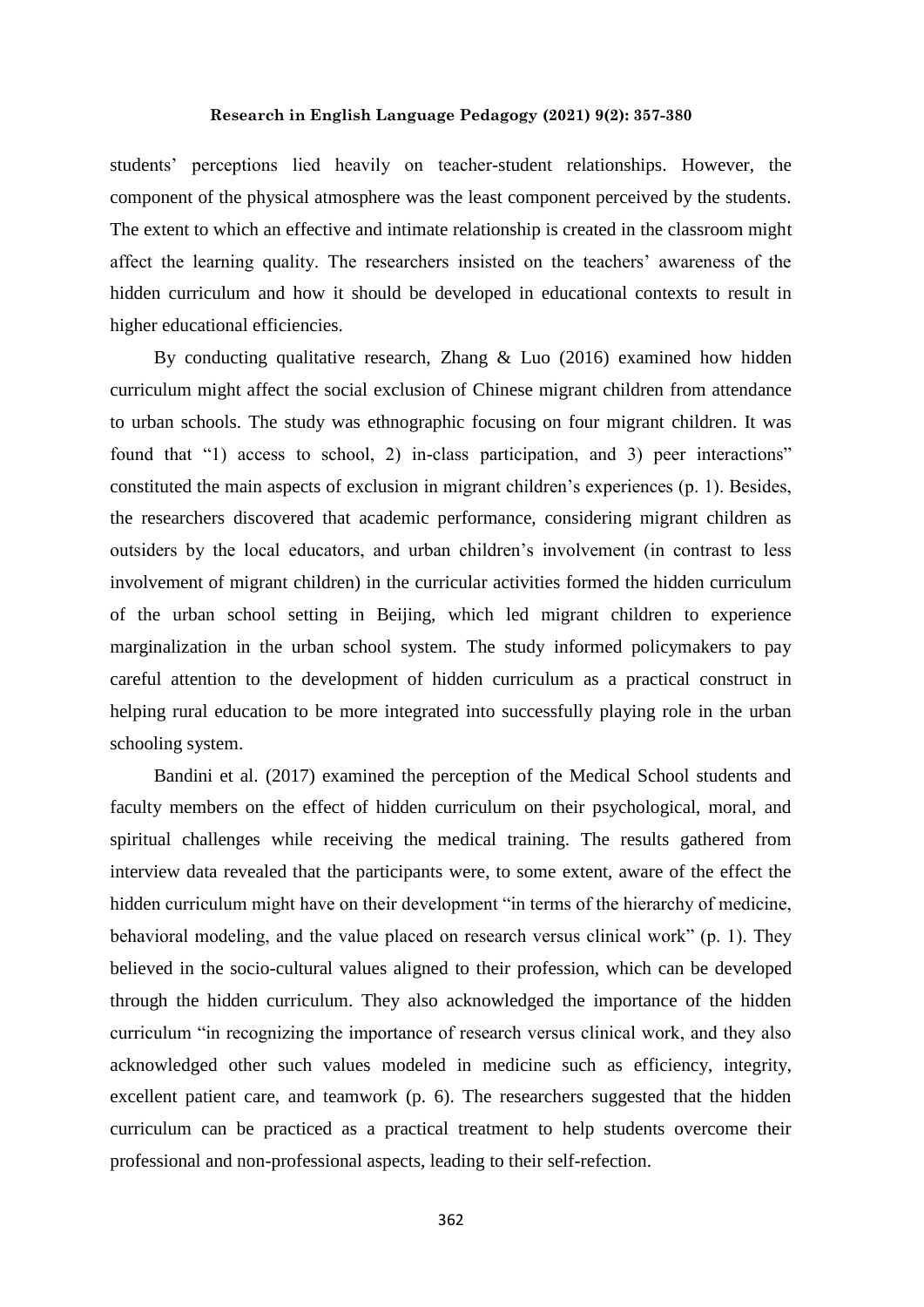In a descriptive study, Bray et al. (2018) provided a literature review on the main contributions of shadow education and how it can play an important role as a part of the hidden curriculum. The researchers argue that shadow education can be explicitly or implicitly related to private classrooms in which the teachers can have more freedom in implementing the teaching methodology of their own. As to the context of Cambodia, which is the contextual focus of the study, the researchers believed in the recognition of shadow education as a supplementary educational approach in the main curriculum. It is worth noting that the authors suggested that "much more attention is needed to the dynamics and impact of shadow education, including relationships between actors and the values that shadow education transmits as part of the hidden curriculum" (p. 1).

In an EFL context, Barzegar et al. (2018) examined nursing students' viewpoints about the effect of hidden curriculum on learning. The participants of the study include 300 nursing students of Guilan University of Medical Sciences studying in the Faculty of Nursing. The participants were in their second to the eighth semester. They were selected based on the random sampling procedure. As to data collection, a researcher-made 34-item questionnaire was administered to explore the university students' perceptions. Findings revealed that the participants of the study recognized the effective role of hidden curriculum on their educational achievement. It was also found that the factors of "good student-professor relationship (88%), a chance to interact with experienced professors (82%), student humiliation (80%), equipping classes with up-to-date electronic teaching aids (80%), and attention to the peer group as a model of behavior (53%)" (p. 26) were considered as the major and effective parts of the hidden curriculum, which might affect their learning qualities. Both teachers and students should be provided with sufficient instruction regarding the benefits of the hidden curriculum and how it should be developed in order to result in more effective learning outcomes.

Framed in the Rasch model, Sazegar et al. (2021) designed and validated a scale to measure teachers' perspectives on EFL hidden curriculum. The authors concurred that research on the hidden curriculum in both EFL and ESL contexts has been little-to-no, encouraging EFL researchers to conduct more interdisciplinary studies on hidden curriculum. The final questionnaire included 40 items involving three main components of "the social atmosphere (including 15 items), the organizational structure of the English Language Institute (consisting of 14 items), and the interaction between teachers and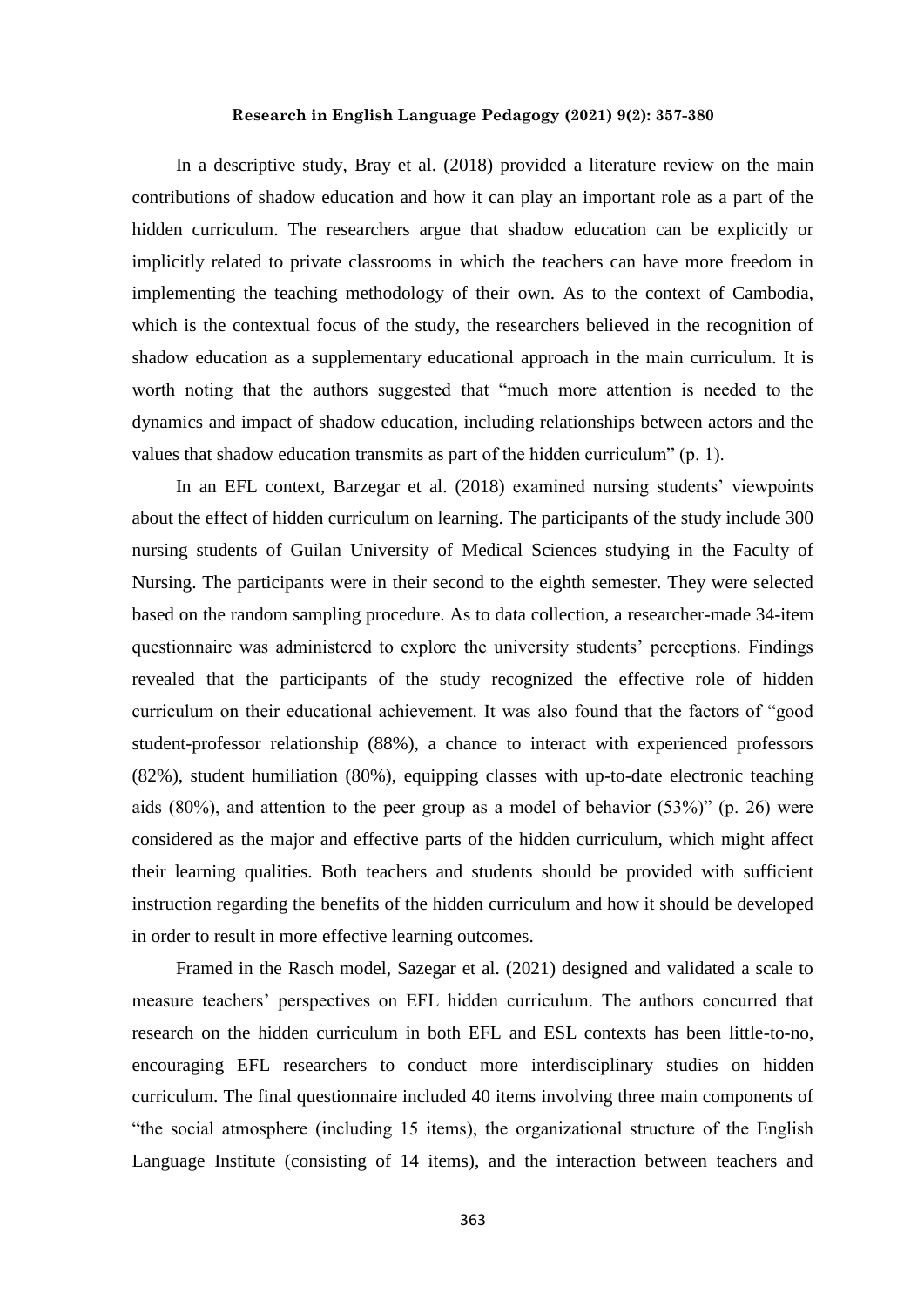learners (including 11 items)" (p. 1). By recommending further research on hidden curriculum, the researchers highlighted the contribution of hidden curriculum studies for material designers, policymakers, institutes' administrators, decision-makers, and language teachers. The reliable and valid scale could also be used as a tool to be used in alignment with other scales to investigate the relationship between hidden curriculum and other variables as well.

The studied papers in this study suggest that hidden curriculum has, to a lesser extent, been attracted by Iranian researchers since they have attempted to elaborate on the existing challenges in the field and explore teacher and students' perceptions towards hidden curriculum. However, specifying the components of hidden curriculum effect on EFL teacher identity in Iran, which can be an effective parameter to realize and recognize EFL teachers' role, appears to have not been taken into account by the researchers, thus, paving the way to conduct a factor analysis to discover the emerging components of Iranian EFL teacher identity. Hence, the main research questions of the study can be addressed as:

- 1. What components of the EFL hidden curriculum affecting teachers' identity can be included in the instrument?
- 2. Does the constructed instrument measuring the effects of hidden curriculum on EFL teachers' identity enjoy validity and reliability?

#### **3. Methodology**

# **3.1. Context and Design of the Study**

This study was conducted through exploratory research design in order to design and validate an instrument to measure the effect of hidden curriculum on EFL teachers' identity. The context of the study was Kish, Safir, and Nsim Language Institutes located in Tehran and Karaj. EFL teachers from these institutes were selected as potential candidates for semi-structured interviews. As to the exploratory research design mentioned above, due to the existence of very few sources on the relationship between EFL teachers' identity and hidden curriculum, the researchers benefited from surveying the limited sources on the topic and conducting semi-structured interviews with the EFL teachers to address the research questions of the study and fill the existing gaps in the literature..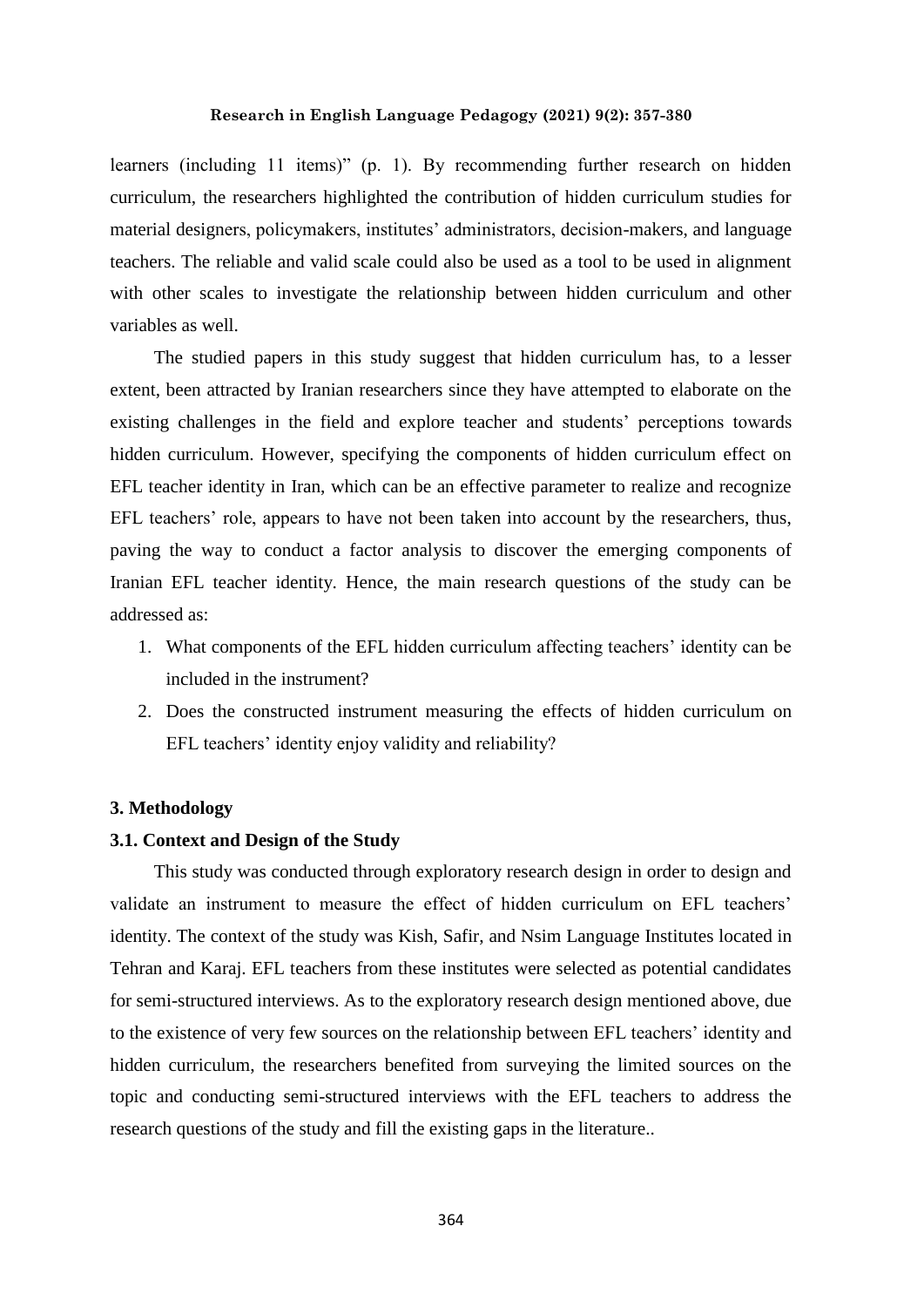#### **3.2. Participants**

The present study was conducted based on a non-experimental and exploratory design to categorize the main components of hidden curriculum effect on EFL teacher identity, and to develop a reliable and valid questionnaire. Thus, participants were selected through purposeful sampling (Dornyei, 2007) including 350 EFL teachers from both different language institutes of Tehran and Karaj who were teaching English to teenagers and adults. Table 1 shows the teachers' characteristics.

Table 1.

| City   | $N$ (teachers) | Male | Female |
|--------|----------------|------|--------|
| Tehran | 225            | 100  | 125    |
| Karaj  | 125            | 41   | 84     |
| Total  | 350            | 141  | 209    |

*EFL Teachers' demographic information* 

#### **3.3. Instruments**

In order to develop HCTI, the researcher benefited from semi-structured interviews and the related literature. Semi-structured interviews were randomly done with 350 EFL teachers to extract the issues related to hidden curriculum and its effect on the teacher identity. The interview questions were adapted from (Barzegar et al., 2018; Fletcher et al., 2013; Taghvaei et al., 2014). To conduct the interviews, both online and face-to-face interviews were carried out. The interview questions were as follows:

- 1. Have you heard about hidden curriculum? Can you explain more?
- 2. Do you think that a hidden curriculum might affect your learners' personal and social values?
- 3. In what ways hidden curriculum might affect your teaching profession?
- 4. Hidden curriculum and teacher development; are they related?
- 5. Do you think that understanding the hidden curriculum might result in your teaching commitment?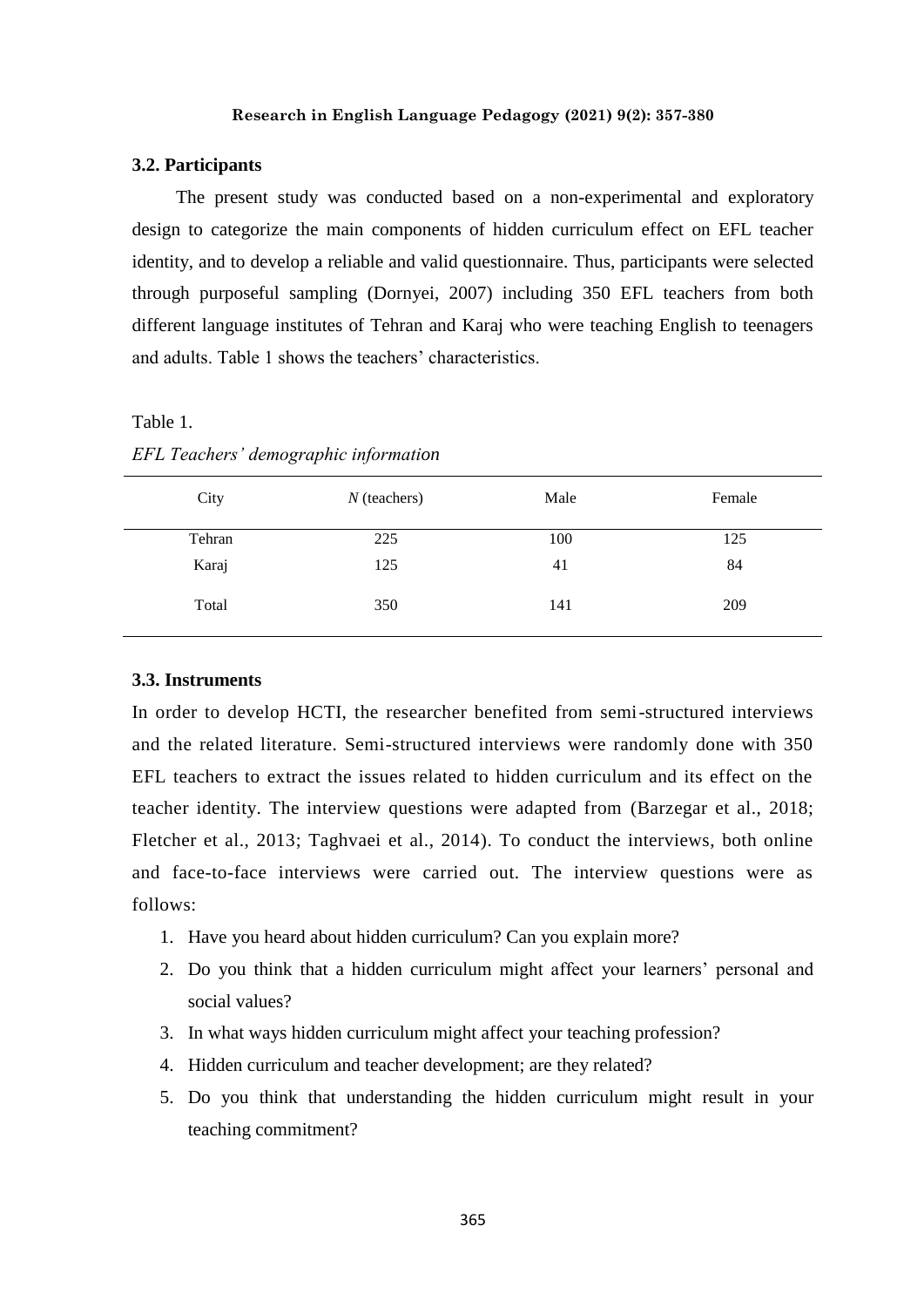- 6. To what extent your awareness of hidden curriculum might bring about learners' ultimate success in language learning? Please explain more.
- 7. Do you agree that an interactive learning environment necessitates your awareness of hidden curriculum? How?
- 8. Hidden curriculum and learners' motivation in classroom participation; does it work?
- 9. Is your social and professional status affected by understanding the hidden curriculum?

It is worth mentioning that the construct and face validity of the interview questions were confirmed by three experts in the field.

In addition to the semi-structured interviews, the raw items of HCTI were gathered by scrutinizing the literature, studying three key papers in the field of hidden curriculum (Barzegar et al., 2018; Taghvaei et al., 2014; Zhang & Luo, 2016) and three research studies on teachers' identity (Abu-Alruz & Khasawneh, 2013; Kao & Lin, 2015; Zhang et al., 2016). These studies have been focused due to the shortages of research on hidden curriculum concerning EFL teachers. More importantly, research on developing EFL teachers' identity construction appears to be rare. Besides, the above-mentioned studies benefited from qualitative and quantitative data collection tools to uncover issues related to hidden curriculum or teachers' identity uni-dimensionally. Last but not least, since no research appears to have been conducted concerning the relationship between hidden curriculum and teachers' identity, the literature could assist the researchers to discover the raw items for the instrument in this study.

#### **3.4. Data Collection Procedures**

In order to develop the main components of HCTI, step-by-step measures were taken. Initially, the researcher conducted administrative affairs and developed a meeting session with the head of the selected institutes to interview the EFL teachers and administer the raw version of HCTI. Informed consent was also obtained to regard confidentiality issues of the participants. Then, the related literature concerning hidden curriculum (Barzegar et al., 2018; Taghvaei et al., 2014; Zhang & Luo, 2016) and teacher identity ((Abu-Alruz & Khasawneh, 2013; Kao & Lin, 2015;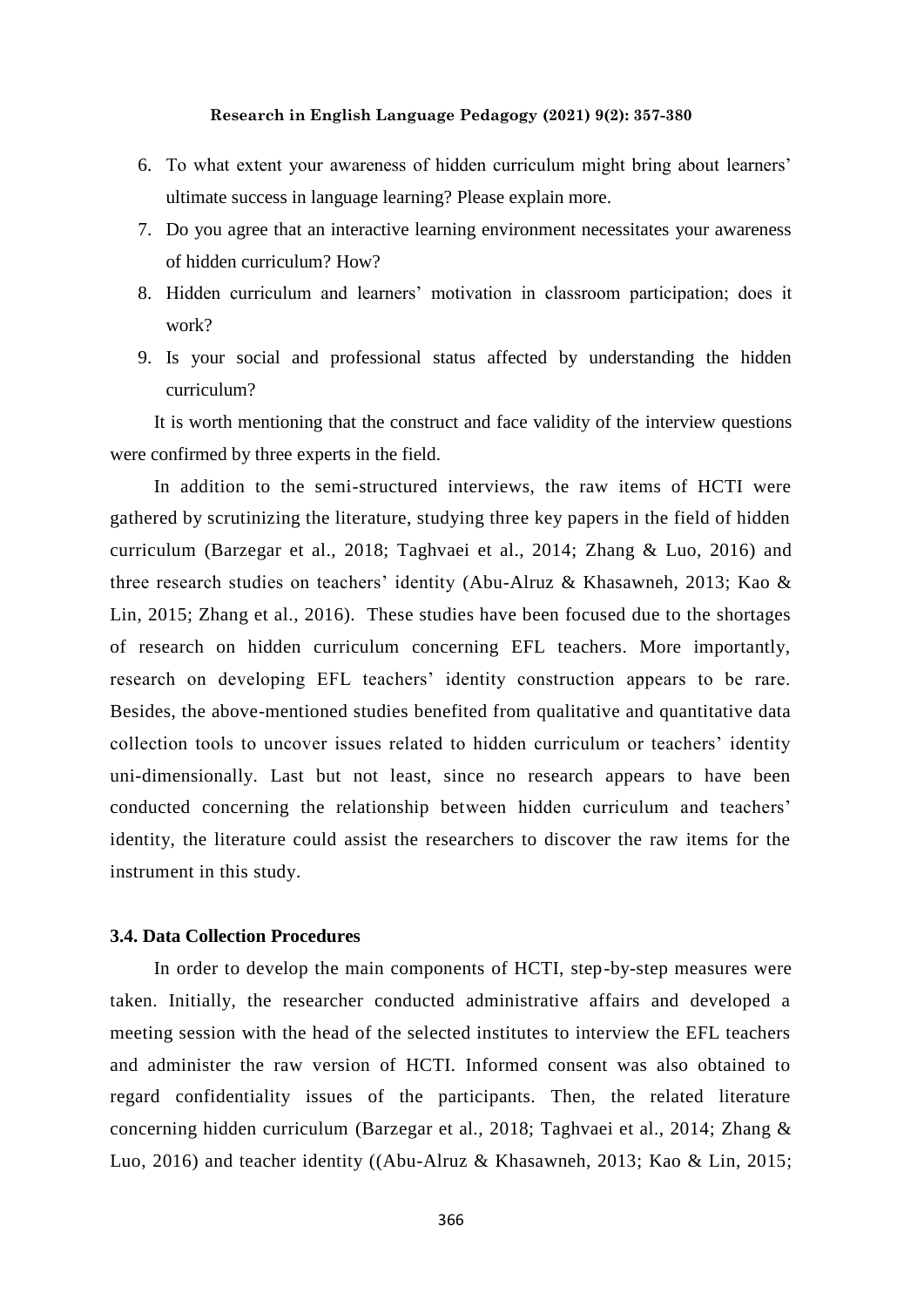Zhang et al., 2016) was studied to design the questions for interviewing and develop the raw items. Online and face-to-face semi-structured interviews were done. By analyzing the literature and examining the interview data, the repeated items were removed, resulting in 51 items for the raw questionnaire. After that, participants were thoroughly provided with sufficient information regarding the purpose of the study in general and scrutinizing hidden curriculum in particular. The raw questionnaire was administered among 350 EFL teachers. The researcher answered to any ambiguities posed by the participants. Then, the researcher appreciated the teachers' participation and initiated factor analysis of the collected data in order to develop the main question of hidden curriculum effect on teacher identity. Finally, the items of HCTI were categorized into three main components of 1) Hidden Curriculum and Self-Efficacy Dimension of EFL Teacher Identity; 2) Hidden Curriculum and Pedagogical Dimension of EFL Teacher Identity; and 3) Hidden Curriculum and Social Dimension of EFL Teacher Identity, and the reliability and validity of HCTI was checked as well.

#### **3.5. Data Analysis Procedure**

Concerning the objectives of the study, factor analysis (Harman, 1976) was run to take into account teachers' responses to the raw questionnaire with 51 items. Harman argues that using factor analysis can be beneficial when the purpose is to investigate internal correlations among a large number of variables for categorizing them into limited components. When doing factor analysis, all the variables are simultaneously analyzed to keep their value. The present study benefitted from factor analysis to categorize the raw items and categorize them into main components to develop a reliable and valid HCTI.

## **4. Results**

The present research intended to develop HCTI from among 350 EFL teachers in Tehran and Karaj. In order to analyze the raw questionnaire with 51 items, factor analysis was run. Prior to factor analysis, descriptive statistics of the items are provided in Table 2.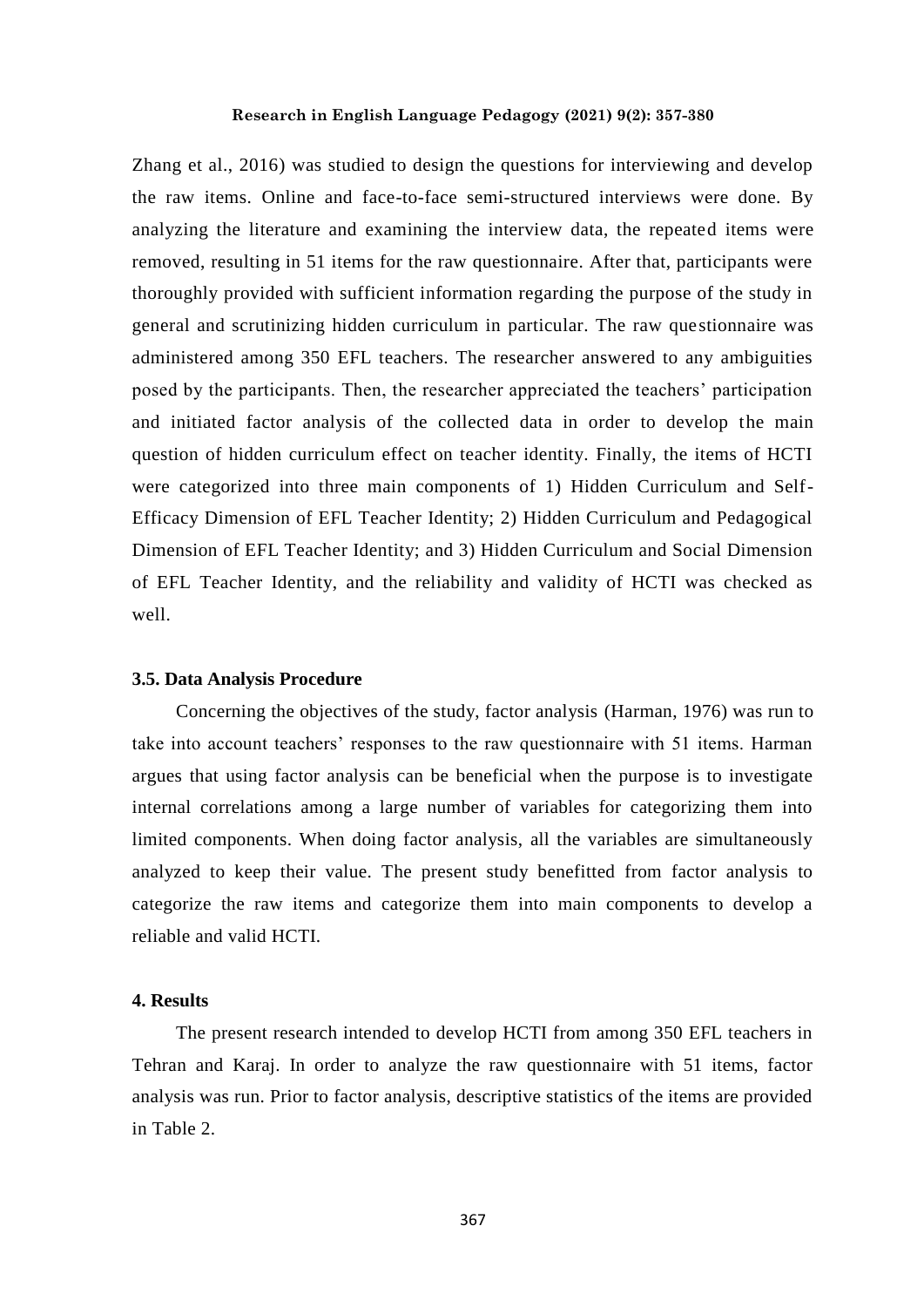Table 2.

| Factors                  | Mean         | Std. Deviation | $\cal N$   |
|--------------------------|--------------|----------------|------------|
| $\mathbf{1}$             | 3.15         | 0.84           | 350        |
| $\frac{2}{3}$            | 3.14         | 0.73           | 350        |
|                          | 3.20         | 0.81           | 350        |
| $\overline{\mathcal{L}}$ | 3.41         | 0.78           | 350        |
| 5                        | 3.18         | 0.70           | 350        |
| 6                        | 3.30         | 0.72           | 350        |
| $\overline{7}$           | 3.09         | 0.80           | 350        |
| 8                        | 3.31         | 0.60           | 350        |
| 9                        | 3.22         | 0.81           | 350        |
| 10                       | 3.21         | 0.79           | 350        |
| 11                       | 3.56         | 0.60           | 350        |
| 12                       | 3.52         | 0.64           | 350        |
| 13                       | 2.91         | 0.90           | 350        |
| 14                       | 3.33         | 0.81           | 350        |
| 15                       | 2.82         | 0.87           | 350        |
| 16                       | 3.35         | 0.75           | 350        |
| 17                       | 3.40         | 0.68           | 350        |
| 18                       | 3.14         | 0.80           | 350        |
| 19                       | 2.90         | 0.81           | 350        |
| 20                       | 2.78         | 0.90           | 350        |
| 21                       | 3.07         | 0.80           | 350        |
| 22                       | 2.69         | 0.92           | 350        |
| 23                       | 3.06         | 0.87           | 350        |
| 24                       | 2.90         | 0.91           | 350        |
| 25                       | 3.01         | 0.89           | 350        |
| 26                       |              |                |            |
| 27                       | 3.12<br>3.04 | 0.75<br>0.85   | 350<br>350 |
| 28                       | 3.05         | 0.85           |            |
|                          |              |                | 350        |
| 29                       | 3.49         | 0.70           | 350        |
| 30                       | 3.16         | 0.80           | 350        |
| 31                       | 3.84         | 0.41           | 350        |
| 32                       | 3.73         | 0.49           | 350        |
| 33                       | 3.37         | 0.72           | 350        |
| 34                       | 2.77         | 0.98           | 350        |
| 35                       | 3.02         | 0.84           | 350        |
| 36                       | 3.11         | 0.75           | 350        |
| 37                       | 3.38         | 0.76           | 350        |
| 38                       | 3.54         | 0.64           | 350        |
| 39                       | 3.1          | 0.78           | 350        |
| 40                       | 3.1          | 0.86           | 350        |
| 41                       | 2.95         | 0.86           | 350        |
| 42                       | 3.25         | 0.76           | 350        |
| 43                       | 3.06         | 0.79           | 350        |
| 44                       | 3.47         | 0.73           | 350        |
| 45                       | 3.14         | 0.87           | 350        |
| 46                       | 3.01         | 0.71           | 350        |
| 47                       | 3.24         | 0.78           | 350        |
| 48                       | 2.91         | 0.93           | 350        |
| 49                       | 3.56         | 0.84           | 350        |
| 50                       | 3.58         | 0.82           | 350        |
| 51                       | 3.52         | 0.74           | 350        |

*Descriptive Statistics for the Raw Items*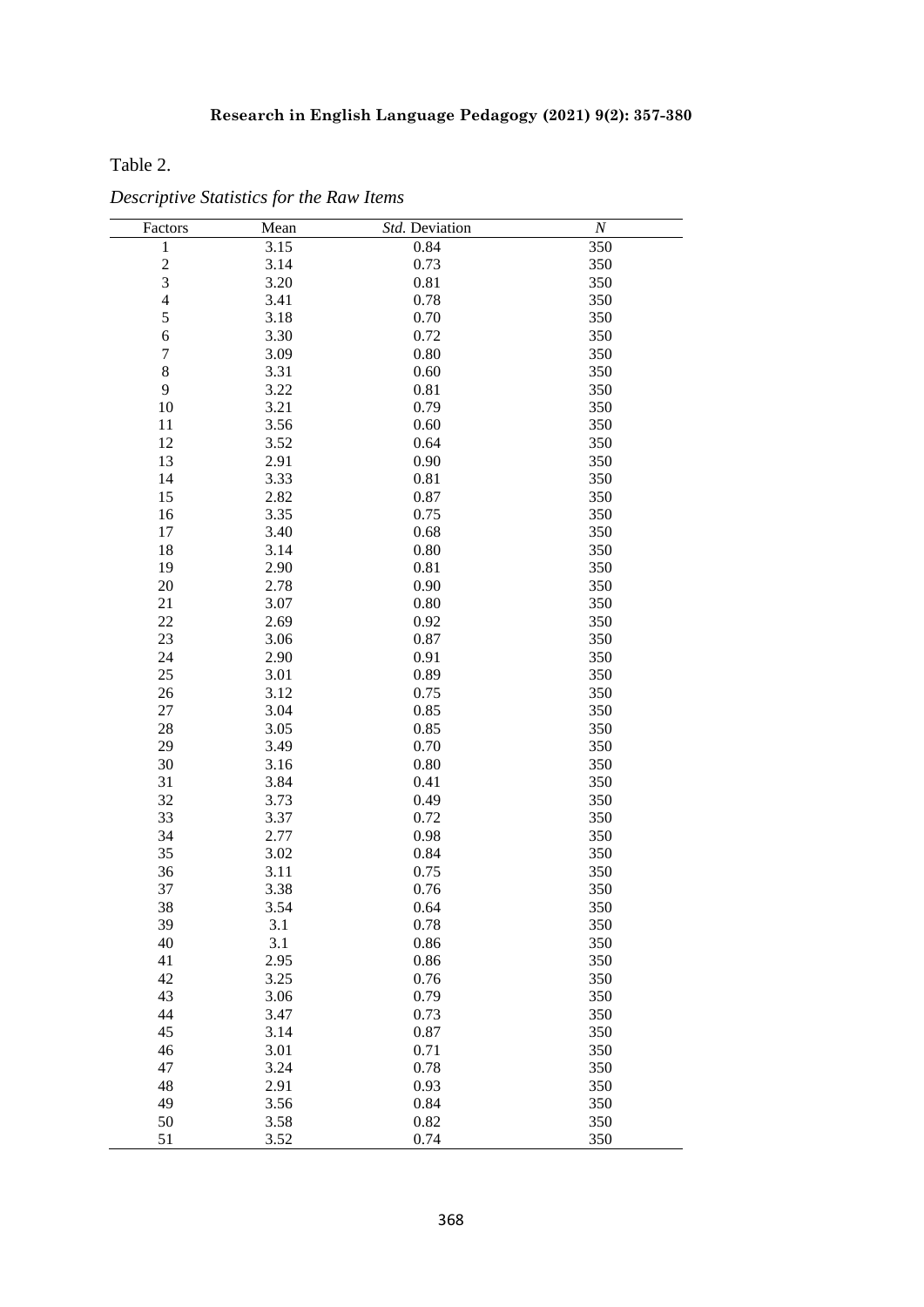Factor analysis provided the rationale for item identification to determine an appropriate pattern for the related items. Initially, data adequacy has to be met to consider the justifiability of data for doing factor analysis. Therefore, Kaiser-Meyer-Olkin (KMO) and Bartlett measures were presented in Table 3. If the adequacy of data is more than .7 and the significance level for Bartlett's test is less than .05, factor analysis can be conducted.

# Table 3.

|        | Bartlett's Test of<br>Sphericity<br><b>KMO</b><br>Test |                           |      | EC    | Number              | Extraction | Rotation   | Deleted                                 | % Variance                                  |        |
|--------|--------------------------------------------------------|---------------------------|------|-------|---------------------|------------|------------|-----------------------------------------|---------------------------------------------|--------|
|        |                                                        | Approx.<br>Chi-<br>Square | df   | sig   |                     | of items   |            |                                         | Item                                        |        |
| First  | 0.841                                                  | 9644.63                   | 1275 | 0.000 | More<br>than<br>0.5 | 51         | <b>PCA</b> | Varimax with<br>Kaiser<br>normalization | ---                                         | 71.039 |
| Second | 0.605                                                  | 6132.555                  | 946  | 0.000 | More<br>than<br>0.5 | 44         | <b>PCA</b> | Varimax with<br>Kaiser<br>normalization | $9-13-$<br>$20 - 23 -$<br>$25 - 30 -$<br>36 | 56.163 |

*The Results of Primary and Secondary Exploratory Factor Analysis*

Table 3 showed that KMO is .841 and .605 for both factor analyses were more than .05, thus confirming the adequacy of the sample for doing factor analysis. In addition, the significance level for Bartlett's test is .00, acknowledging the running of factor analysis as an appropriate test to identify the components as the assumption of unitary matrix correlation is rejected. In other words, the variables or the items in factor analysis were correlated. In exploratory factor analysis, main component extraction was applied to identify the components Varimax with Kaiser normalization was used for components rotation to determine the commonalities of the raw items. Table 4 presented the communalities.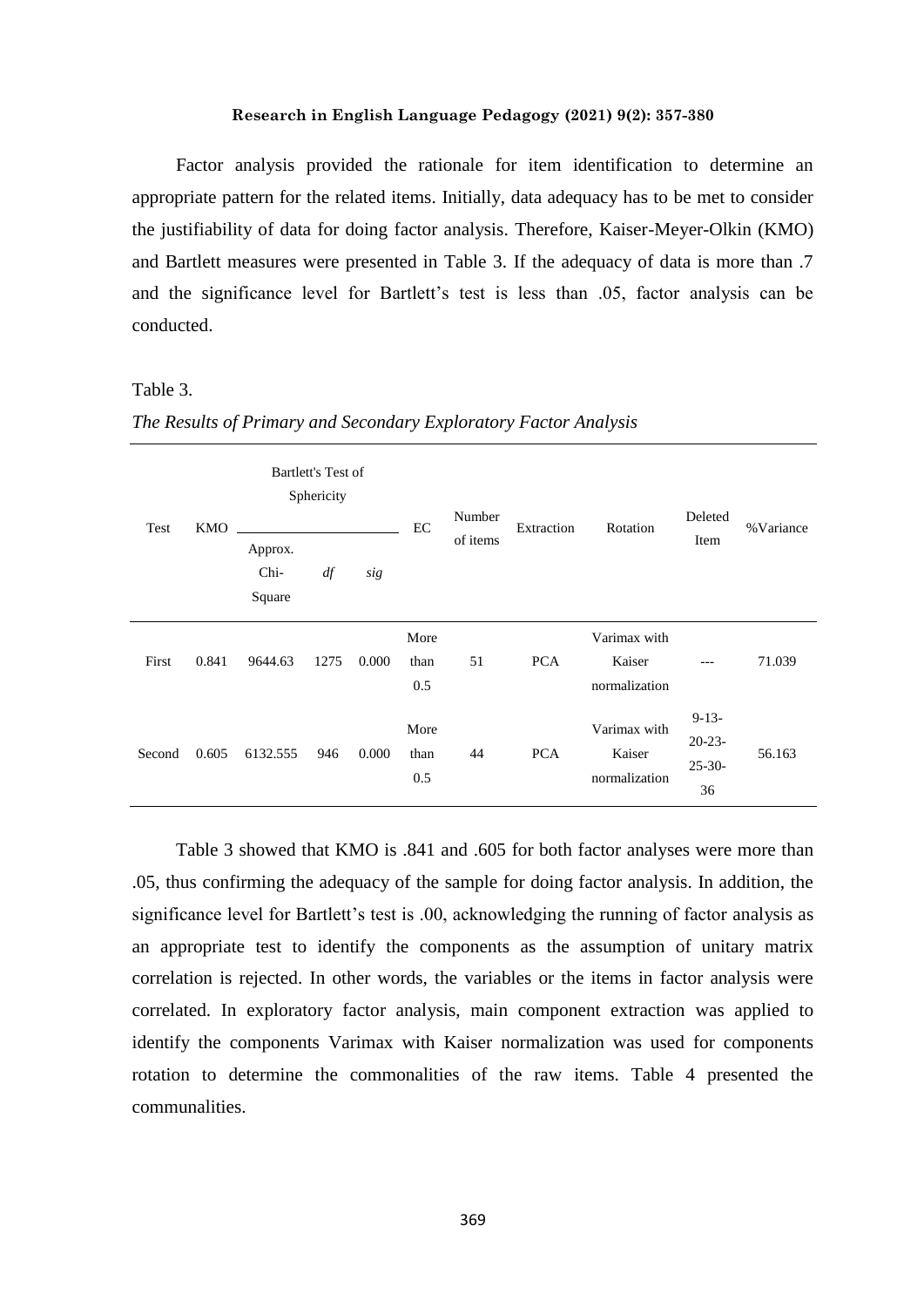# Table 4

| Factors                 | Extraction     |
|-------------------------|----------------|
| $\mathbf 1$             | 0.741          |
| $\overline{\mathbf{c}}$ | 0.718          |
| 3                       | 0.712          |
| $\overline{\mathbf{4}}$ | 0.605          |
| 5                       | 0.716          |
| 6                       | 0.674          |
| $\sqrt{ }$              | 0.656          |
| $8\,$                   | 0.768          |
| 9                       | 0.400          |
| 10                      | 0.642          |
| 11                      | 0.660          |
| 12                      | 0.670          |
| 13                      | 0.448          |
| 14                      | 0.735          |
| 15                      | 0.659          |
| 16                      | 0.825          |
| 17                      | 0.667          |
| 18                      | 0.658          |
| 19                      | 0.623          |
| 20                      | 0.301          |
| 21                      | 0.711          |
| $22\,$                  | 0.666          |
| 23                      | 0.441          |
| 24                      | 0.675          |
| 25                      | 0.383          |
| 26                      | 0.710          |
| $27\,$                  | 0.719          |
| 28                      | 0.560          |
| 29                      | 0.638          |
| 30                      | 0.399          |
| 31                      | 0.767          |
| 32                      | 0.797          |
| 33                      | 0.679          |
| 34                      | 0.693          |
| 35                      | 0.739          |
| 36                      | 0.372          |
| 37                      | 0.644          |
| 38<br>39                | 0.700<br>0.768 |
| 40                      | 0.751          |
| 41                      | 0.739          |
| 42                      | 0.732          |
| 43                      | 0.666          |
| 44                      | 0.610          |
| 45                      | 0.819          |
| 46                      | 0.623          |
| 47                      | 0.684          |
| 48                      | 0.619          |
| 49                      | 0.765          |
| 50                      | 0.678          |
| 51                      | 0.740          |

*Communalities for the Initial Extraction of Factors*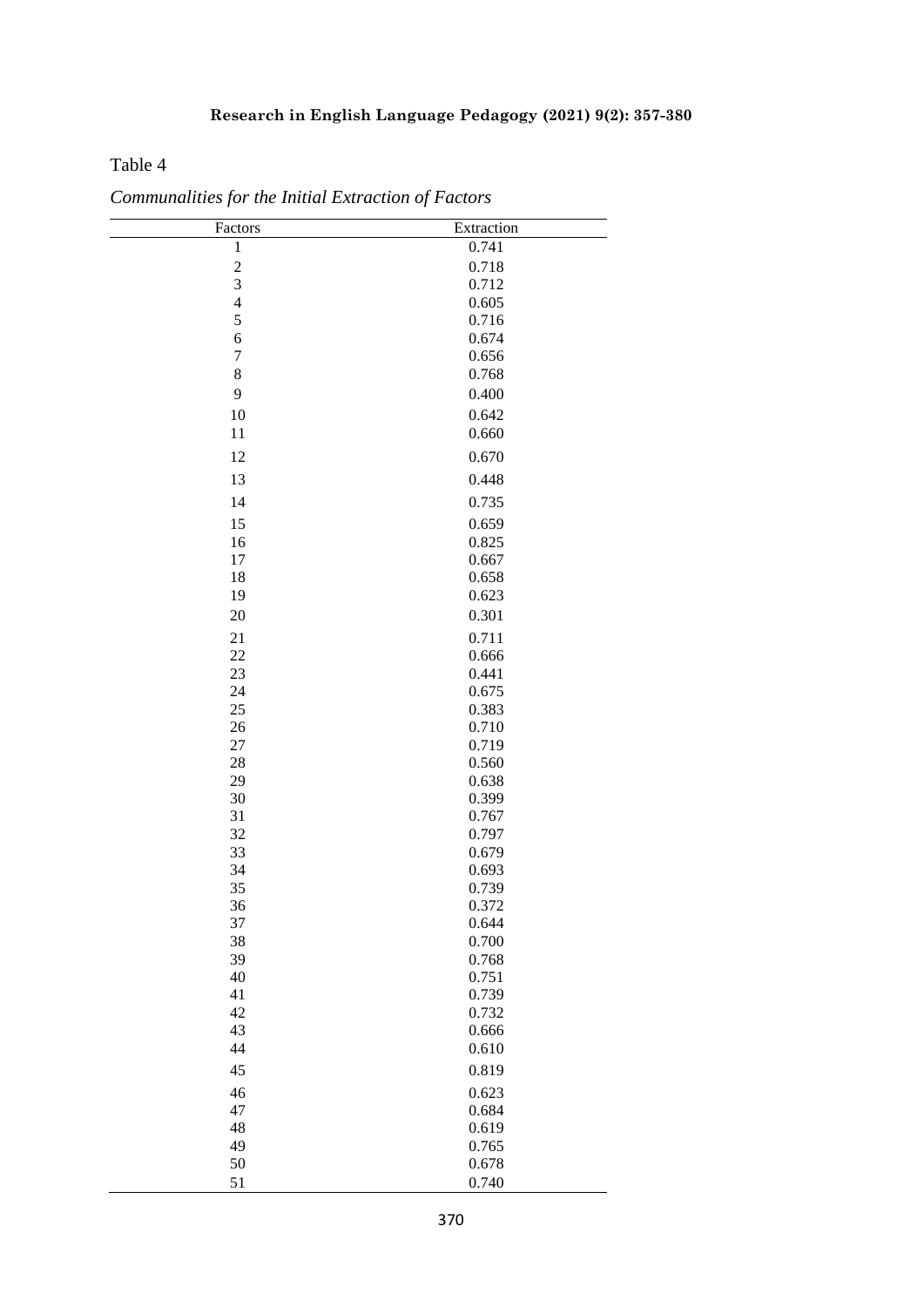Table 4 showed that given the initial communalities assumed to be 1.00 prior to factor analysis, the items or factors in the second column that have high levels of loading extraction are considered as better determiners of the components of HCTI. If the extraction level is found to be lower than .5, the factor can be removed. Therefore, the items of 9, 13, 20, 23, 25, 30, and 36 were considered for removal. Then, the remaining 44 items of the questionnaire were factor-analyzed and rotated to distinguish the main components of the 44-item questionnaire. The rotation matrix is provided in Table 5.

#### Table 5.

#### *Final Factor Analysis*

|                                           | Factors                                                                                                                                                                                                                    | EC       | %Variance |
|-------------------------------------------|----------------------------------------------------------------------------------------------------------------------------------------------------------------------------------------------------------------------------|----------|-----------|
|                                           | I believe that a hidden curriculum helps a teacher to think<br>that teaching is a rewarding profession.                                                                                                                    | $-0.485$ |           |
|                                           | I assume that hidden curriculum provides a developmental<br>space for the teacher profession                                                                                                                               | 0.428    |           |
|                                           | I think the hidden curriculum causes teacher's work to be<br>very interesting.                                                                                                                                             | $-0.508$ |           |
|                                           | I believe that the hidden curriculum provides a sense of<br>admiration regarding the way the teacher lives and works.                                                                                                      | 0.456    |           |
|                                           | I think that the hidden curriculum helps the teacher to<br>consider teaching as a fulfilling sense of achievement.                                                                                                         | $-0.408$ |           |
| Hidden<br>Curriculum and<br>Self-Efficacy | I believe that the hidden curriculum provides<br>an<br>atmosphere for me to frequently pay attention to the<br>information<br>the teaching professional<br>about<br>and<br>developmental courses to increase my expertise. | $-0.602$ |           |
| Dimension of<br>EFL Teachers'             | I think that hidden curriculum is in direct relationship with<br>active participation in training and lectures for teachers                                                                                                | $-0.464$ | 36.956    |
| Identity                                  | and teaching for promotion.<br>I think that the hidden curriculum encourages teachers to<br>often read books that are related to teacher and teaching.                                                                     | 0.347    |           |
|                                           | Even if there is no policy constraint (e.g., future job<br>assigning), I will still choose to be a teacher when I try to<br>raise my awareness of hidden curriculum.                                                       | $-0.601$ |           |
|                                           | I feel part of a community of teachers because personal<br>values are respected in the hidden curriculum.                                                                                                                  | 0.530    |           |
|                                           | A hidden curriculum in teaching assists me to choose to<br>work as a teacher all my life.                                                                                                                                  | 0.347    |           |
|                                           | The understanding of the hidden curriculum encourages<br>me to be committed to the institutional mission, vision,<br>and goals.                                                                                            | $-0.550$ |           |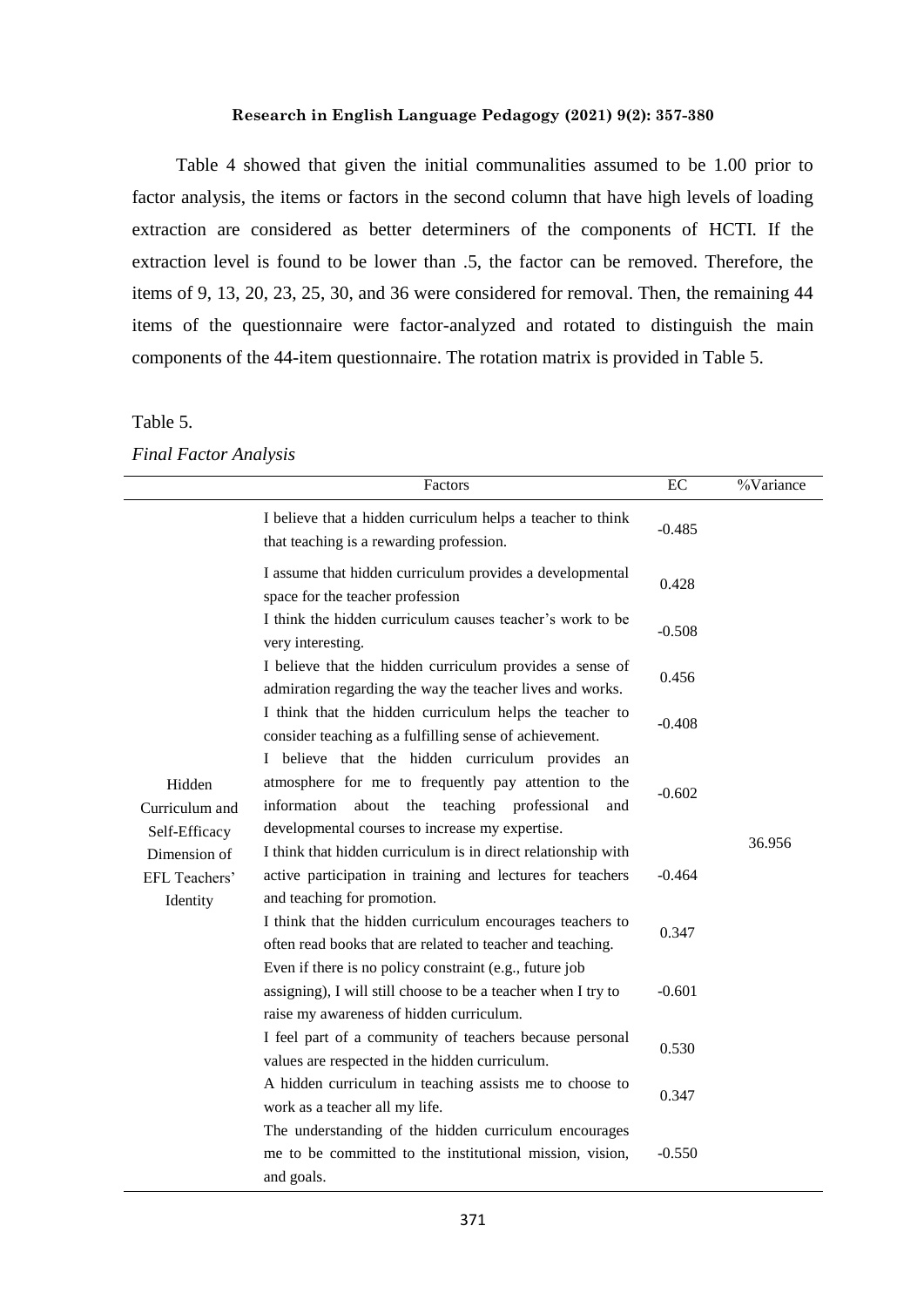|                | have a thorough understanding of policies and<br>Ι.                                                           | 0.532    |        |
|----------------|---------------------------------------------------------------------------------------------------------------|----------|--------|
|                | procedures in the institute if I know about the covert                                                        |          |        |
|                | aspect of the hidden curriculum.                                                                              |          |        |
|                | I am committed and dedicated to the profession when I am                                                      | $-0.468$ |        |
|                | thoroughly aware of the hidden curriculum.                                                                    |          |        |
|                | I have a strong passion for teaching, which is one of the                                                     | $-0.513$ |        |
|                | strongest dimensions of a hidden curriculum.                                                                  |          |        |
|                | A hidden curriculum causes me to feel proud of myself                                                         | 0.403    |        |
|                | working in an institutional setting.                                                                          |          |        |
|                | I think that being aware of the hidden curriculum helps me                                                    | 0.741    |        |
|                | develop students' language performance.                                                                       |          |        |
|                | I am willing to expend additional time to help students                                                       |          |        |
|                | solve their learning problems because responsiveness is                                                       | $-0.654$ |        |
|                | part of the hidden curriculum                                                                                 |          |        |
|                | I am actively involved in the official curriculum decisions                                                   |          |        |
|                | (planning, designing, leading, and controlling) while                                                         | 0.488    |        |
|                | understanding the hidden curriculum matters.                                                                  |          |        |
|                | I maintain updated knowledge about current educational                                                        |          |        |
|                | policies because I know that it plays an important part in                                                    | 0.461    |        |
|                | the hidden curriculum.                                                                                        |          |        |
|                | I establish an effective support network for students as the                                                  | $-0.474$ |        |
|                | hidden curriculum strongly adheres to it.                                                                     |          |        |
|                | I believe that hidden curriculum is in favor of creating and                                                  |          |        |
|                | maintaining<br>a flexible<br>harmonious<br>and<br>learning                                                    | 0.561    |        |
| Hidden         | environment for students                                                                                      |          |        |
| Curriculum and | I establish a trusting and caring relationship with my                                                        |          |        |
| Pedagogical    | students since the teacher-learner relationship matters in                                                    | 0.614    | 10.594 |
| Dimension of   | the hidden curriculum.                                                                                        |          |        |
| EFL Teachers'  | I think being responsible for curricula and instruction is                                                    | 0.640    |        |
| Identity       | one of my professional duties, which is highlighted in the<br>hidden curriculum                               |          |        |
|                | I believe that by knowing about the hidden curriculum I                                                       |          |        |
|                | find satisfaction in supporting the lifelong learning of                                                      | 0.576    |        |
|                | students.                                                                                                     |          |        |
|                | I tailor my teaching to fit the needs, interests, and abilities                                               |          |        |
|                | of my students because I know the covert aspect of the                                                        | 0.560    |        |
|                | curriculum.                                                                                                   |          |        |
|                | I always consider suitable educational materials to help                                                      |          |        |
|                | students in language production as one of the major                                                           | $-0.493$ |        |
|                | elements of the hidden curriculum.                                                                            |          |        |
|                | I discuss the progress of my students with colleagues                                                         |          |        |
|                | because teacher-teacher interactions matter in the hidden                                                     | 0.526    |        |
|                | curriculum.                                                                                                   |          |        |
|                | I know that the hidden curriculum supports sharing ideas<br>and experiences with other teachers in the field. | $-0.535$ |        |
|                |                                                                                                               |          |        |
|                | When a teacher is aware of the hidden curriculum, his/her                                                     | 0.594    |        |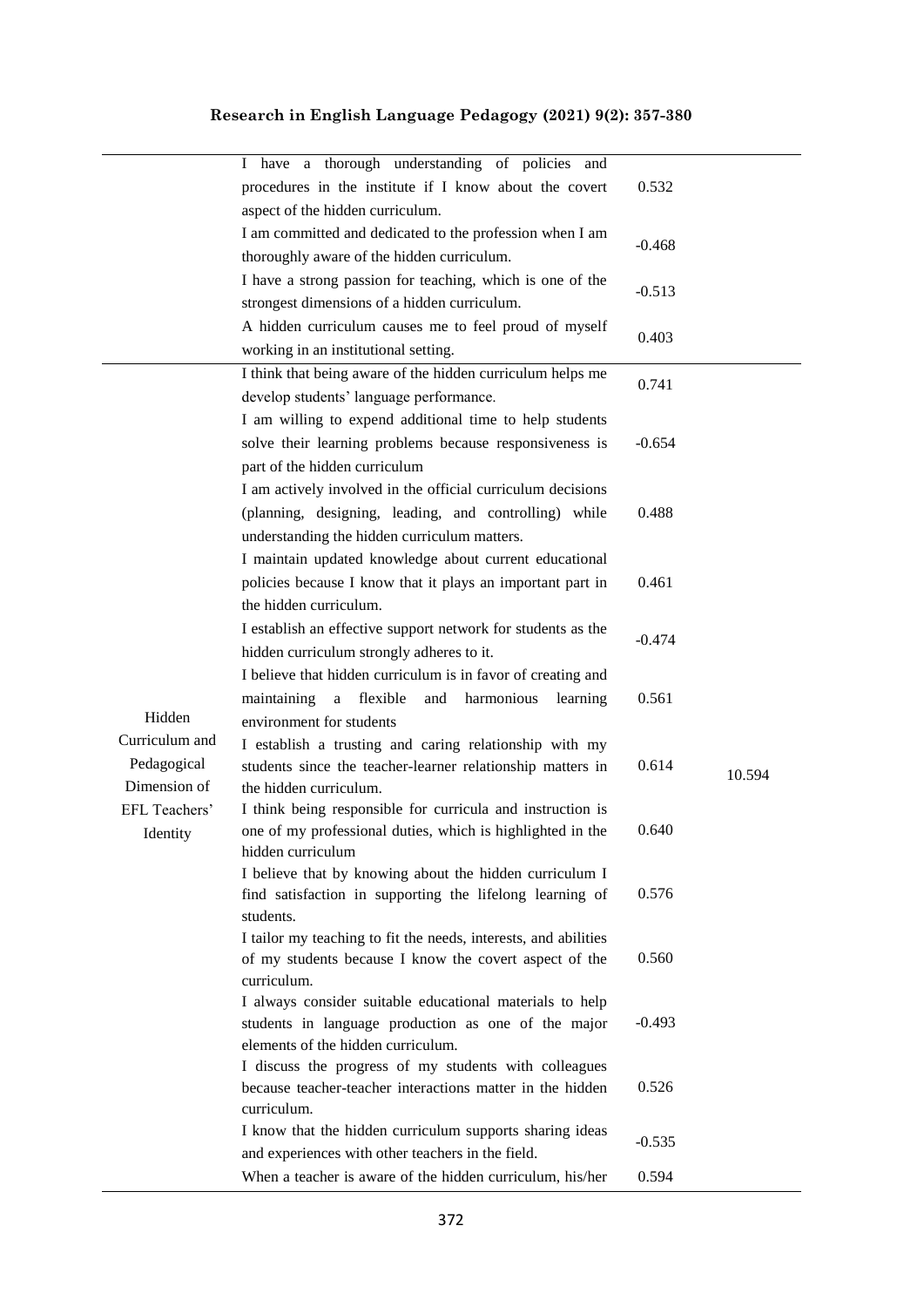|                                                                    | students and colleagues regard him/her as an effective       |          |       |
|--------------------------------------------------------------------|--------------------------------------------------------------|----------|-------|
|                                                                    | faculty member in teaching language courses.                 |          |       |
|                                                                    | I promote harmonious and collaborative staff relationships   |          |       |
|                                                                    | to enhancing the quality of work because it is an important  | $-0.611$ |       |
|                                                                    | part of the hidden curriculum.                               |          |       |
|                                                                    | I have a passion for continuous learning and excellence as   | 0.648    |       |
|                                                                    | it is practiced in the hidden curriculum program.            |          |       |
|                                                                    | It is important to me to develop my knowledge and            |          |       |
|                                                                    | teaching skills because I know hidden curriculum             | 0.701    |       |
|                                                                    | emphasizes it.                                               |          |       |
|                                                                    | I believe that hidden curriculum triggers my preference to   |          |       |
|                                                                    | be a more knowledgeable and skillful member of the           | 0.501    |       |
|                                                                    | institute                                                    |          |       |
|                                                                    | I believe that teachers should be able to use appropriate    |          |       |
|                                                                    | teaching methods to stimulate students' interest in learning | $-0.494$ |       |
|                                                                    | as a highlighting point in the hidden curriculum.            |          |       |
|                                                                    | I believe that understanding the hidden curriculum enables   |          |       |
|                                                                    | teachers to use appropriate teaching methods to deliver the  | $-0.513$ |       |
|                                                                    | content of teaching material.                                |          |       |
|                                                                    | I think the work environment and condition for the teacher   |          |       |
|                                                                    | is great because it is pointed out in the hidden curriculum  | 0.608    |       |
|                                                                    | implicitly.                                                  |          |       |
|                                                                    | If I understand the hidden curriculum, I think teachers'     | 0.483    |       |
|                                                                    | social status is high.                                       |          |       |
|                                                                    | A hidden curriculum implies that being a teacher is a        | $-0.566$ |       |
|                                                                    | highly respected occupation in the community.                |          |       |
|                                                                    | My students regard me as a role model because of my          |          |       |
|                                                                    | positive social values and my concern for local and global   | 0.602    |       |
| Hidden                                                             | issues, which are the social values in the hidden            |          |       |
| Curriculum and<br>Social Dimension<br>of EFL Teachers'<br>Identity | curriculum                                                   |          |       |
|                                                                    | I believe that knowing the hidden curriculum causes the      |          | 8.613 |
|                                                                    | teacher to enjoy social recognition as a member of the       | 0.724    |       |
|                                                                    | institute.                                                   |          |       |
|                                                                    | Within the scope of professional ethics, I am willing to     |          |       |
|                                                                    | interact with students actively to establish trust with them | $-0.650$ |       |
|                                                                    | because the hidden curriculum is concerned with teacher's    |          |       |
|                                                                    | social status.                                               |          |       |
|                                                                    | When I am aware of the hidden curriculum, I am willing       |          |       |
|                                                                    | to expend additional time to help students solve problems    | 0.473    |       |
|                                                                    | in their lives.                                              |          |       |
|                                                                    | I believe that being responsible for society is one of my    |          |       |
|                                                                    | professional duties and one of the major issues in the       | $-0.526$ |       |
|                                                                    | hidden curriculum as well.                                   |          |       |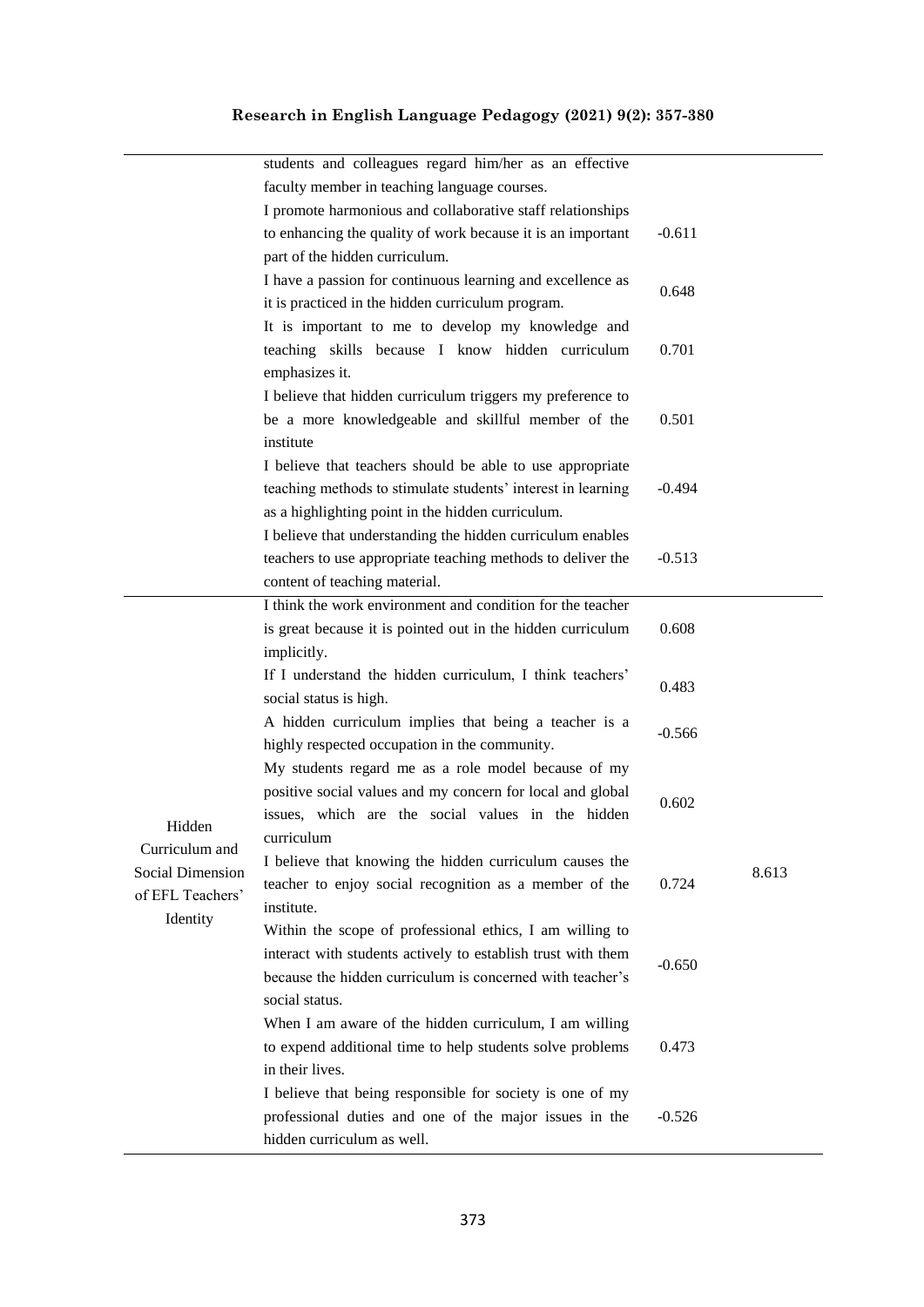Table 5 indicated that 44 factors can be summarized and categorized into three components after rotation. It should be noted that the more absolute value of each factor, the more important role it plays in the overall importance of the related component.

Item categorization of factors of HCTI is done according to the common features they are explaining. Regarding Table 5, 16 items (1, 3, 6, 7, 8, 9, 18, 19, 20, 25, 26, 27, 30, 32, 33, and 41) can be labeled under component 1 as Hidden Curriculum and Self-Efficacy Dimension of EFL Teacher Identity. This component constitutes 36.95% of the total variance (see Table 5). Component 2 makes up 20 items (2, 5, 12, 13, 16, 17, 21, 22, 23, 28, 29, 34, 35, 36, 38, 39, 40, 42, 43, and 44), which determines 10.59% of the total variance (see Table 5). The second component can be categorized as Hidden Curriculum and Pedagogical Dimension of EFL Teacher Identity. Finally, eight items (4, 10, 11, 14, 15, 24, 31, and 37) were summarized into component 3 entitled as Hidden Curriculum and Social Dimension of EFL Teacher Identity. The third component shows 8.61% of the total variance (see Table 5). Figure 1 shows the screen plot for the items.



*Figure 1.* Scree plot of the items of the questionnaire

The scree plot showed the eigenvalues of a component or an agent in descending order of the number of components. The aggregate diagram in the principal component analysis is used to explain the visual analysis of factors, use of component evaluation, or many factors. The above diagram shows that the first 3 factors have the most change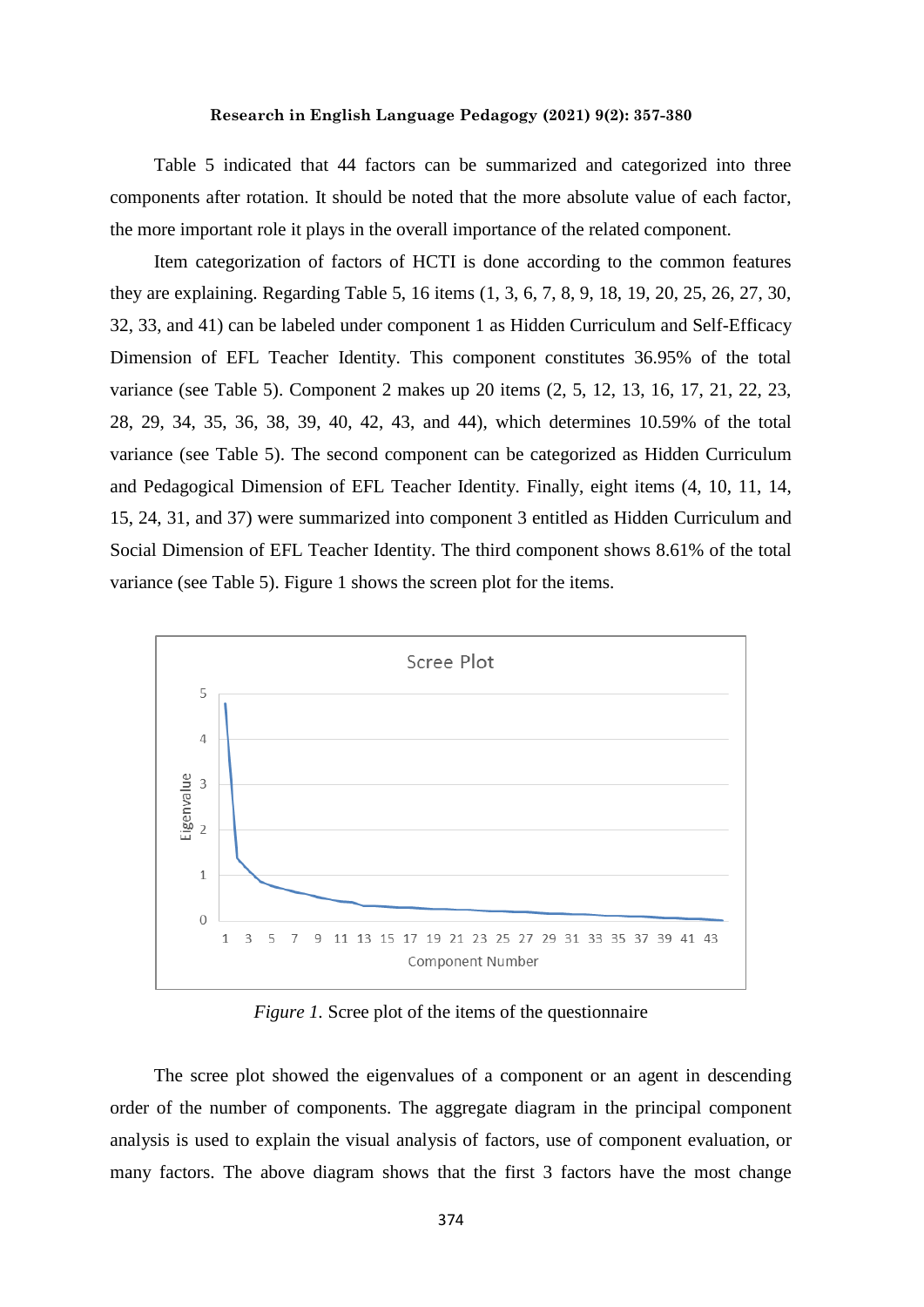because the line after factor 3 remains straightforward and represents a very small portion of the changes. So, it can be concluded that factor 3 is less important afterward.

The content (convergence) and construct (divergence) validity of HCTI were taken into consideration. The former was checked and consulted by three Ph.D. experts in the field of Teaching English as Foreign Language (TEFL) as well as three statisticians, pointing out the content validity of HCTI. The latter is assumed that the items directly measure the related component in HCTI, denoting that each component can be distinguished from the other. The construct validity of HCTI was investigated through Average Variance Extracted (AVE), which is the determination of the extracted or obvious variable within a hidden item. To meet AVE, the calculated values for each component of HCTI (see Table 6) have to be more than .5. Table 6 provides information on AVE and the reliability coefficients.

#### Table 6

| Cronbach's Alpha, Composite Reliability, and Average Variance Extracted |  |  |
|-------------------------------------------------------------------------|--|--|
|                                                                         |  |  |

| Components                                       | Cronbach's | Composite   | Average Variance |  |
|--------------------------------------------------|------------|-------------|------------------|--|
|                                                  | Alpha      | Reliability | Extracted (AVE)  |  |
| Hidden Curriculum and Self-Efficacy Dimension of | 0.802      | 0.851       | 0.727            |  |
| EFL Teachers' Identity                           |            |             |                  |  |
| Hidden Curriculum and Pedagogical Dimension of   | 0.743      | 0.802       | 0.767            |  |
| EFL Teachers' Identity                           |            |             |                  |  |
| Hidden Curriculum and Social Dimension of EFL    | 0.760      |             | 0.744            |  |
| Teachers' Identity                               |            | 0.881       |                  |  |

Table 6 indicated that the AVE for the three components of HCTI is more than 0.5, thus, confirming the construct validity of HCTI. As to the reliability of HCTI, Cronbach's alpha for the three components is more than 0.7, which demonstrates the acceptability of the reliability estimate of HCTI (Farhady, Jafarpur, & Birjandi, 1994).

#### **5. Discussion**

The present study attempted to develop and validate a questionnaire regarding hidden curriculum effect on EFL teacher identity. Data were gathered through the participation of 350 teachers who filled out the raw 51-item questionnaire developed according to the teachers' semi-structured interview data and the related literature. The raw items were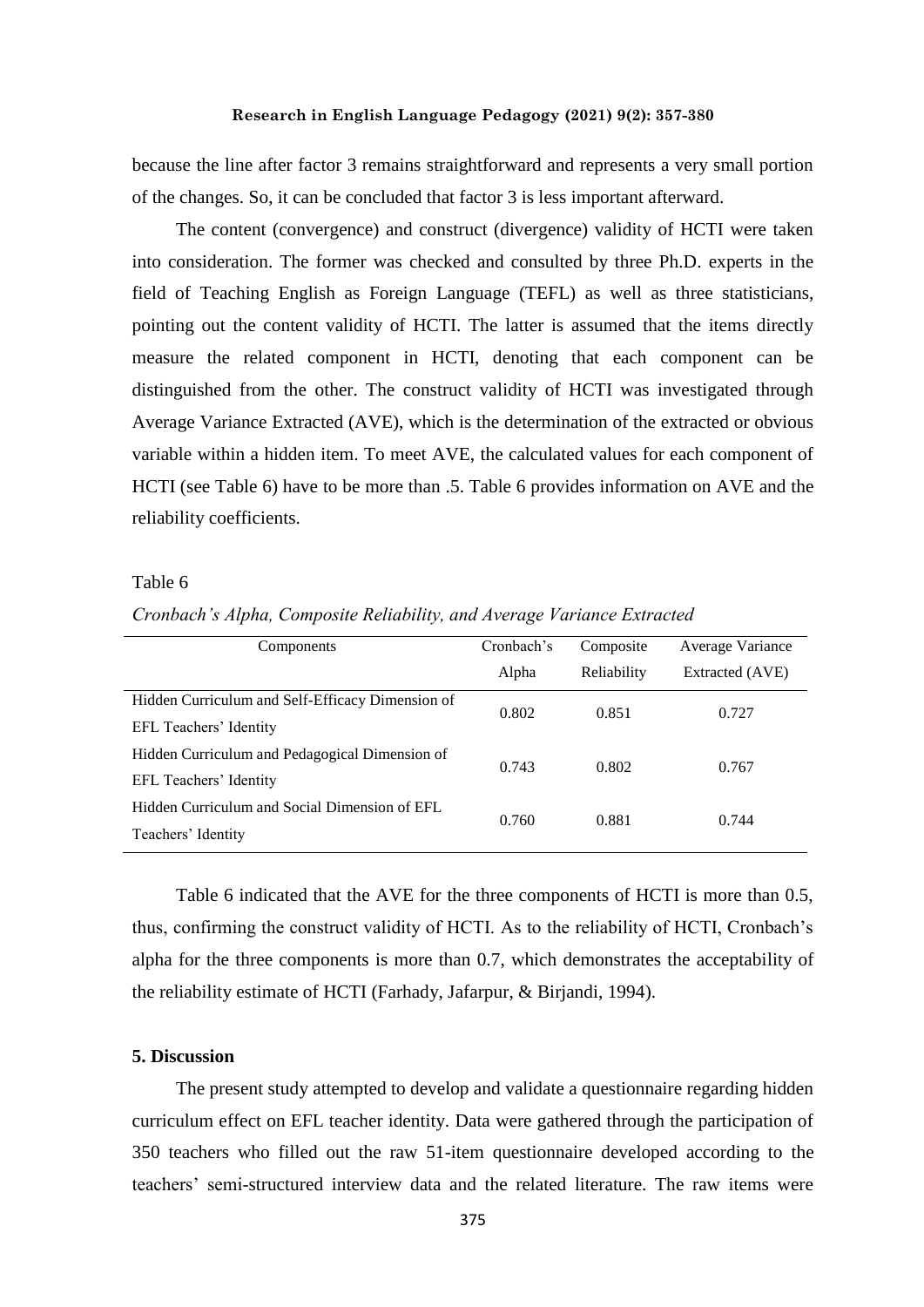factor-analyzed to develop the final version of the questionnaire. Finally, a 44-item HCTI was extracted, and its reliability and validity were ensured. It is worth mentioning that HCTI made up three components of 1) Hidden Curriculum and Self-Efficacy Dimension of EFL Teachers' Identity; 2) Hidden Curriculum and Pedagogical Dimension of EFL Teacher Identity; and 3) Hidden Curriculum and Social Dimension of EFL Teacher Identity.

The findings of the study can acknowledge the results of the previous research studies in the area of hidden curriculum (Barzegar et al., 2018; Sazegar et al., 2021; Taghvaei et al., 2014; Zhang & Luo, 2016) and teacher identity development (Friesen & Besley, 2013; Zhang et al., 2016) because the literature on hidden curriculum and teacher identity has probably encountered a paucity of research to consider the development of a questionnaire targeting hidden curriculum effect on teachers' identity, particularly in the context of Iran in which hidden curriculum has rarely been investigated merely on university teachers and students (Barzegar et al., 2018; Taghvaei et al., 2014). Findings of the study demonstrated that EFL teachers appeared to be aware of the effect of hidden curriculum on three aspects of their identity in terms of self-efficacy, pedagogy, and social conditions in developing their identities. Put it simply, a hidden curriculum might affect EFL teachers' identity development regarding a variety of issues that emerged in HCTI. Comparing contrasting the findings of the study, the present study was in alignment with studies conducted by (Kao & Lin, 2015; Zhang et al., 2016) who have pointed out the undeniable role of self, pedagogical factors, and socio-cultural issues teachers' identity research. However, findings of the study cannot be in contrast with the literature as it has provided innovative insights in the literature of hidden curriculum and teacher identity by developing a questionnaire, which seemed to have not been made up to the present, yet.

## **6. Conclusion and Implications**

The present study identified three components of 1) Hidden Curriculum and Self-Efficacy Dimension of EFL Teachers' Identity, 2) Hidden Curriculum and Pedagogical Dimension of EFL Teachers' Identity, and 3) Hidden Curriculum and Social Dimension of EFL Teacher Identity. The content and construct validity of each component were confirmed. In addition, the reliability coefficient of HCTI was acknowledged. Factor analysis concluded that hidden curriculum and teachers' identity can be correlated in terms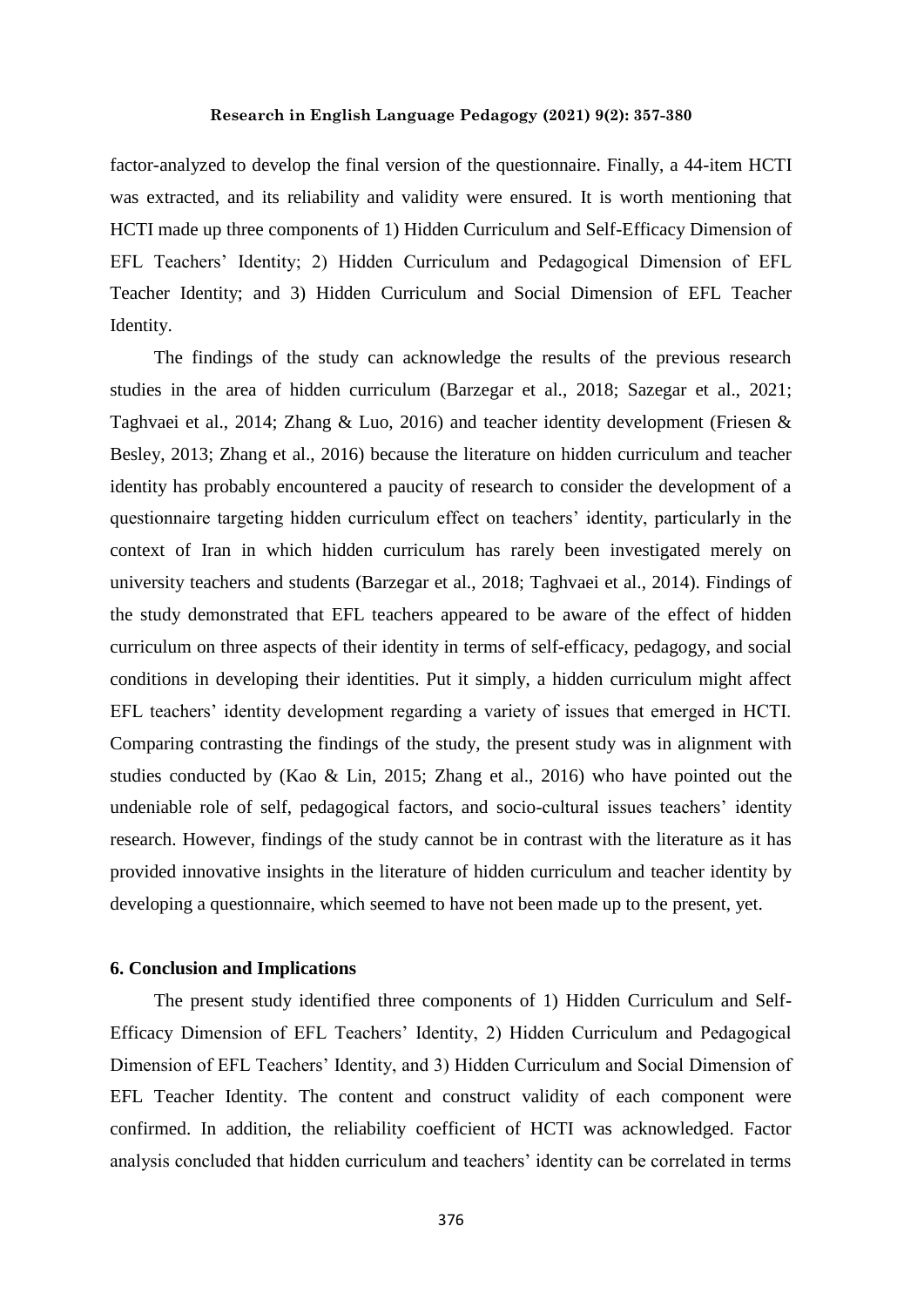of teachers' self-efficacy, teachers' pedagogical behavior, and the teachers' social understanding of their profession all of which might be a determining factor in developing the teachers' identity as an EFL or ESL teacher.

The findings of the study can be beneficial for language educators and EFL researchers to study the effect of hidden curriculum on teacher identity by administering a reliable and valid questionnaire. Moreover, the results of the study inform teacher education authorities to hold awareness-raising programs in order to familiarize EFL teachers regarding hidden curriculum and how it might be practical in the development of their identities in various dimensions including personal, vocational, and social issues. In this regard, teachers' understanding of the effect of hidden curriculum might be practical for EFL learners to enhance their realization of the hidden curriculum and how it might pave the way for them to be more successful in their language learning. Similar to teacher identity, the EFL learners' identity formation can be shaped by the hidden curriculum, which demands the development of a similar questionnaire to investigate whether hidden curriculum might impact EFL learner identity, producing fruitful contributions. The results of future studies in administering HCTI can be significant since it can provide useful information for policymakers to be more concerned with EFL teacher identity in Iran affected by hidden curriculum and take the necessary measures accordingly to help teacher self-develop their identity. Last but not least, the findings of the study can be promising in self-directing EFL and even ESL teachers not to differentiating between hidden and the obvious curriculum in the sense that both are required to be implemented in EFL or WSL pedagogy, while directly or indirectly affecting their professional identity.

The limitation of the study can be directed to the context of Iran, focusing on two cities in Iran, gathering data based on the small number of participant teachers, which might not fulfill the generalizability of findings. Similar to teachers of the institutes, English for Academic and Specific Purposes (EAP and ESP) teachers' identity can also be studied when they are provided with sufficient information concerning hidden curriculum. In this regard, another similar questionnaire can be constructed by doing further research since hidden curriculum and teacher identity have been an under-researched area of research in EFL contexts, such as Iran. More importantly, the current study was merely concerned with teacher identity affected by the hidden curriculum, while the teachers' pedagogic performance can also be taken into consideration since the literature suggests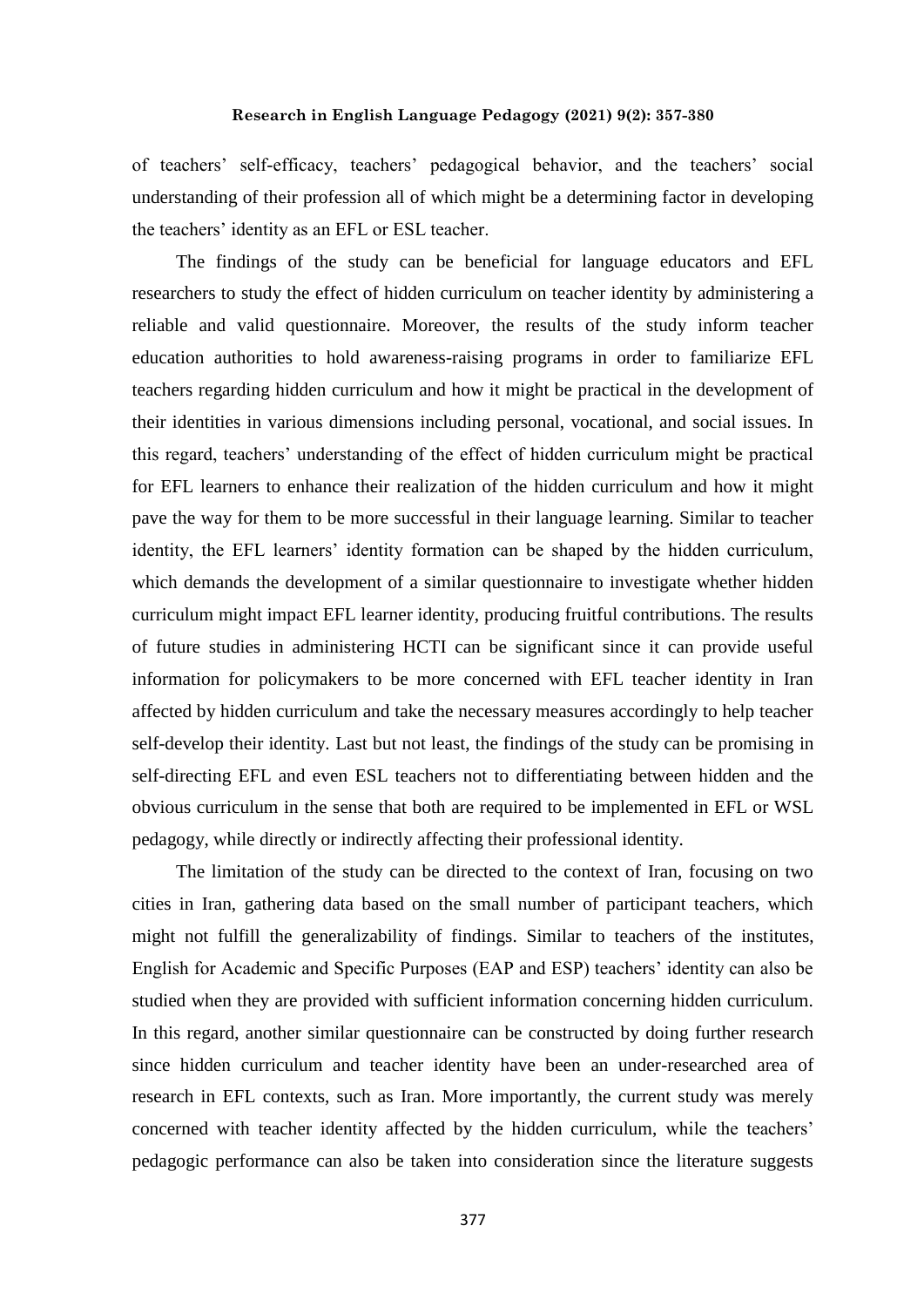developing a reliable and valid questionnaire in this dimension. Most significantly, the current study was an attempt to take into account a broader aspect of HCIT in terms of teachers' self-efficacy, pedagogical, and social issues. However, it might be practical for prospective researchers to provide a detailed division of each component in order to state a more vivid image of the hidden curriculum and its influence on teachers' identity.

#### **References**

- Abu-Alruz, J., & Khasawneh, S. (2013). Professional identity of faculty members at higher education institutions: A criterion for workplace success. *Research in Post-Compulsory Education, 18*(4), 431- 442.
- Abu-Alruz, J., & Khasawneh, S. (2013). Professional identity of faculty members at higher education institutions: A criterion for workplace success. *Research in Post-Compulsory Education, 18*(4), 431- 442.
- Bandini, J., Mitchell, C., Epstein-Peterson, Z. D., Amobi, A., Cahill, J., Peteet, J., … Balboni, M. J. (2017). Student and faculty reflections of the hidden curriculum: How does the hidden curriculum shape students' medical training and professionalization? *American Journal of Hospice and Palliative Medicine*, *34*(1), 57-63.
- Barzegar, F., Paryad, E., Jafroudi, S., Kazem Nezhad Leyli, E., & Ghanbari Khanghah, A. (2018). Nursing students' viewpoints: Effect of hidden curriculum on learning. *Journal of Holistic Nursing And Midwifery, 28*(1), 26-34.
- Bear, G. G. (1998). School discipline in the United States: Prevention, correction, and long-term social development. *School Psychology Review, 27*(1), 14-32.
- Beauchamp, C., & Thomas, L. (2009). Understanding teacher identity: An overview of issues in the literature and implications for teacher education. *Cambridge Journal of Education, 39*(2), 175-189.
- Bray, M., Kobakhidze, M. N., Zhang, W., & Liu, J. (2018). The hidden curriculum in a hidden marketplace: relationships and values in Cambodia's shadow education system. *Journal of Curriculum Studies, 50*(4), 435-455.
- Bullough Jr, R. V. (2001). Pedagogical content knowledge circa 1907 and 1987: A study in the history of an idea. *Teaching and Teacher Education, 17*(6), 655-666.
- Choi, Y. H., & Lee, H. W. (2007). A model of English teacher development in Asia based on surveys on teacher qualifications and education programs. *Journal of Asia TEFL, 4*(4), 1-34.
- Cunningsworth, A. (1995). *Choosing your coursebook*. Heinemann: Oxford University Press.
- Dornyei, Z. (2007). *Research methods in applied linguistics.* New York: Oxford University Press.
- Dreeben, R. (1968). *On what is learned in school*. Addison Wesley Publishing Company.
- Ebrahimi, S., Afraz, S., & Samimi, F. (2019). On the Development of a Model of Cultural Identity and Language Achievement among Iranian Advanced EFL Learners. *International Journal of Foreign Language Teaching and Research, 7*(26), 117-135.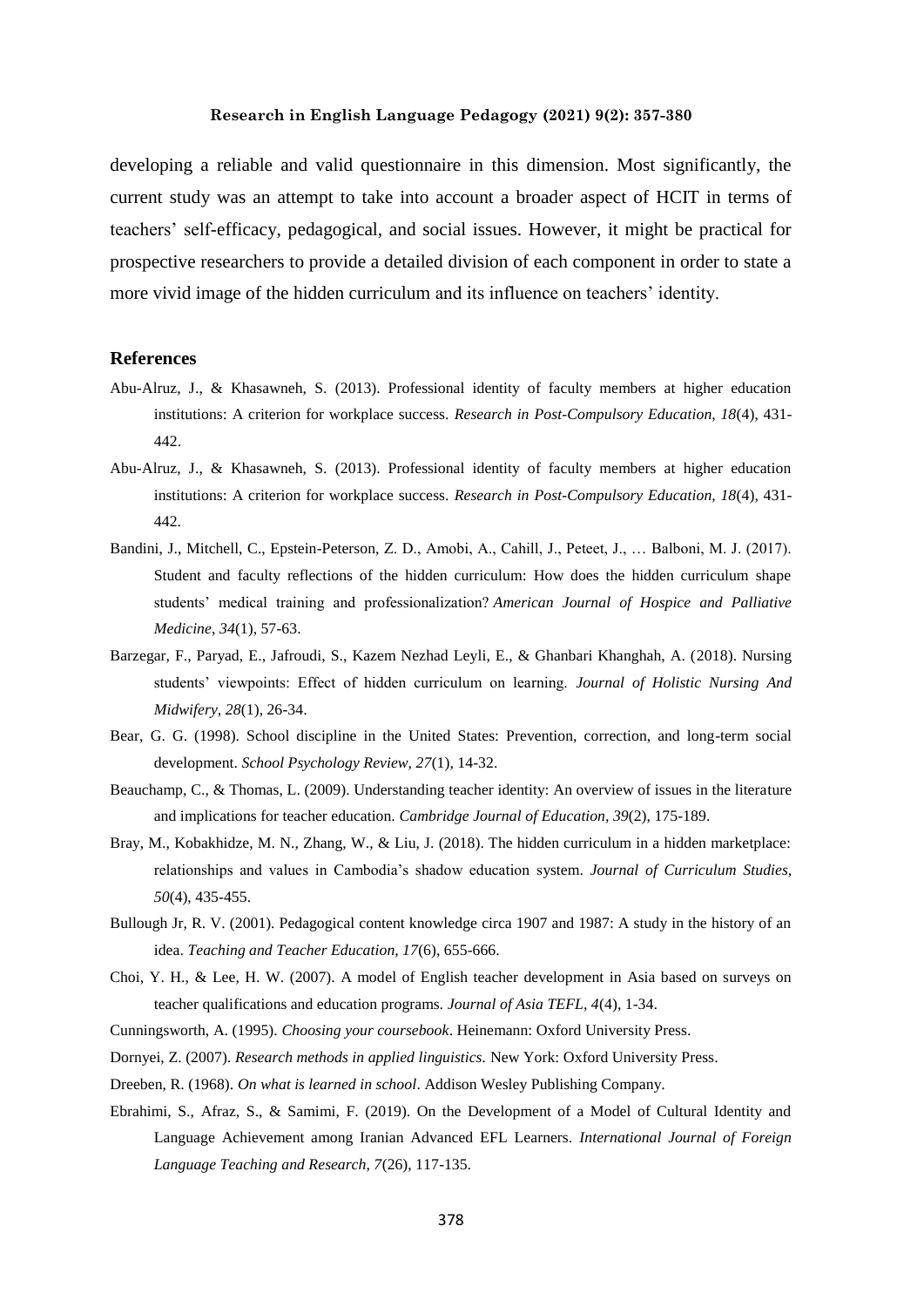- Ellis, R. (2015). *Understanding second language acquisition 2nd Edition-Oxford applied linguistics*. Oxford university press
- Farhady, H., Jafarpur, A., & Birjandi, P. (1994). *Testing language skills: From theory to practice.* Tehran: SAMT Publications.
- Fletcher, T., Mandigo, J., & Kosnik, C. (2013). Elementary classroom teachers and physical education: Change in teacher-related factors during pre-service teacher education. *Physical Education and Sport Pedagogy, 18*(2), 169-183.
- Friesen, M. D., & Besley, S. C. (2013). Teacher identity development in the first year of teacher education: A developmental and social psychological perspective. *Teaching and Teacher Education, 36*, 23-32.
- Giroux, H. A., & Penna, A. N. (1979). Social education in the classroom: The dynamics of the hidden curriculum. *Theory & Research in Social Education, 7*(1), 21-42.
- Hale, J. E. (1994). *Unbank the Fire. Visions for the education of African American children*. Baltimore: Johns Hopkins University Press.
- Hale, J. E. (2001). *Learning while Black: Creating educational excellence for African American children.* Baltimore: JHU Press.
- Harman, H. H. (1976). *Modern factor analysis.* University of Chicago press.
- Jackson, P. (1968). *Life in classrooms*. New York, NY: Holt, Rinehard and Winston Inc.
- Kao, Y., & Lin, S. (2015). Constructing a structural model of teachers' professional identity. *Asian Journal of Management Sciences & Education, 4*(1), 69-81.
- Karimi, F. (2012). Hidden curriculum: Emphasis on social education. *Journal of Education Strategies in Medical Sciences, 5*(2), 125-130.
- Lamote, C., & Engels, N. (2010). The development of student teachers' professional identity. *European Journal of Teacher Education, 33*(1), 3-18.
- Langhout, R. D. (2005). Acts of resistance: Student (in) visibility. *Culture & Psychology, 11*(2), 123-158.
- Li, Y. (2020). The hidden curriculum of an English for academic purposes reform in Chinese universities. *Critical Education, 11*(11), 1-14.
- MacLure, M. (1993). Arguing for your self: Identity as an organising principle in teachers' jobs and lives. *British Educational Research Journal, 19*(4), 311-322.
- Margolis, E. (2001). *The hidden curriculum in higher education*. New York: Psychology Press.
- Massialas, B. G. (1996). The hidden curriculum and social studies. *Crucial Issues in Teaching Social Studies, K-12. Belmont, CA: Wadsworth Publishing Company*, *2*, 61-80.
- Sachs, J. (2005). The End of Poverty: Economic possibilities for our time. *International Journal, 60*(3), 849.
- Salehiyan, M. (2010). View to teacher and hidden curriculum. *Journal of Teacher Development, 1,* 48-49.
- Sazegar, Z., Ashraf, H., Motallebzadeh, K. (2021). Constructing and validating an EFL hidden curriculum scale using the Rasch Model. *Applied Research on English Language*, *10*(1), 1-32.
- Taghvaei, Y. Z., Yazd, K. A., & Rahimi, H. (2014). A study of hidden curriculum in Kashan University of Medical Sciences based on students' views. *Journal of Medical Education Development, 6*(12), 14-23. [Persian].